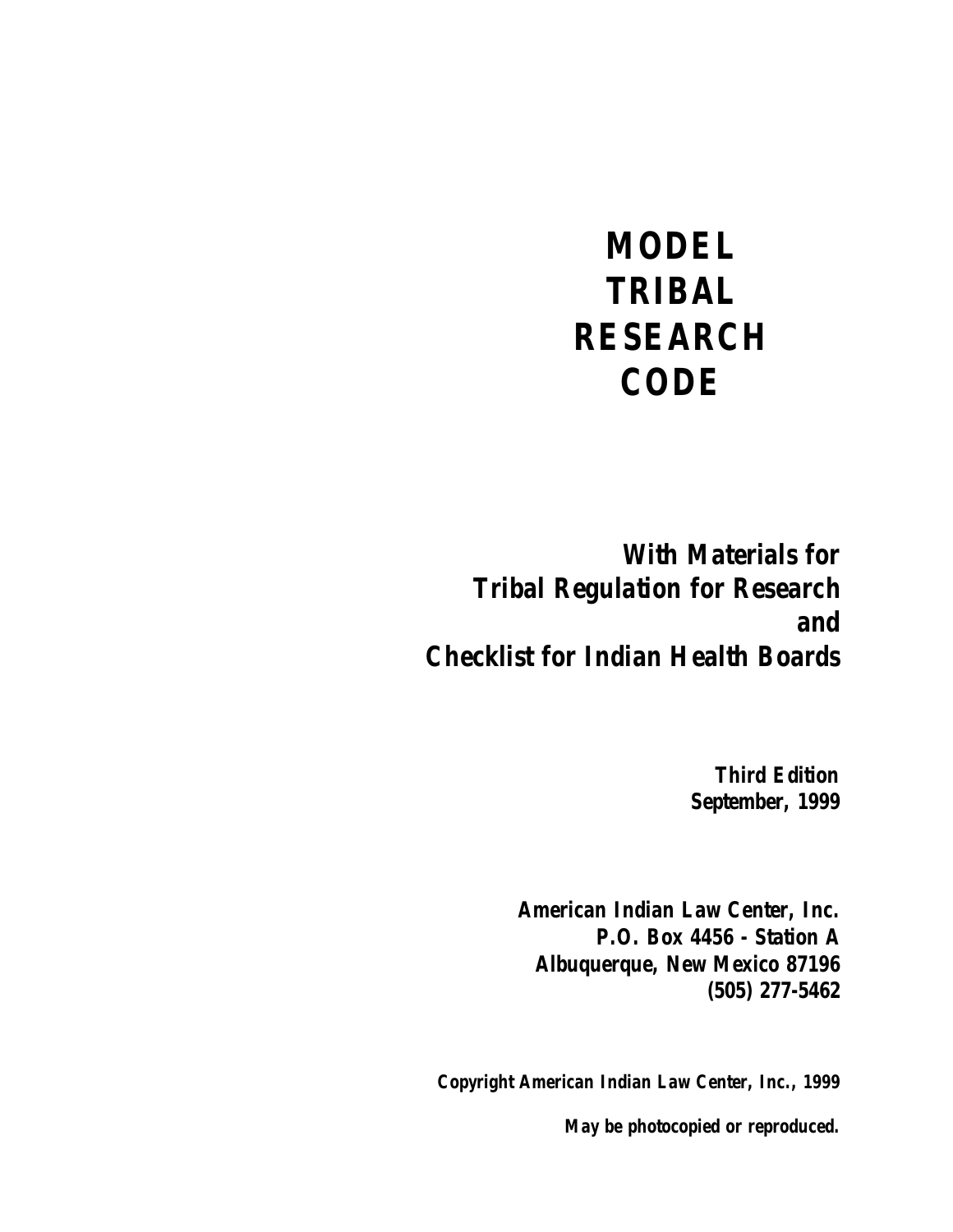## MATERIALS FOR TRIBAL REGULATION OF RESEARCH

## **THE MODEL TRIBAL RESEARCH CODE**

#### I. INTRODUCTION

Over the years, research has produced many good things for society in general and for Indian people in particular. Many, if not most, researchers are sincere and dedicated professionals who want to help Indian communities solve their health and social problems and preserve their cultural heritage, and in the process to be sensitive to the legitimate needs of the individuals and communities with which they work. But governments, unfortunately, cannot assume that everyone will act according to the highest standards. Legislation is necessary where there are, or might be, problems affecting society in an important way. In order to look at tribal legislation regulating research on Indian reservations, then, we must look at the worst-case situations resulting from research and determine whether the tribal government should act.

Research has caused problems for some Indian tribes. Among the complaints have been:

-- individual Indian people have been persuaded to participate in research in which they did not fully understand the risk to their health and safety;

-- individuals may have felt that they were required to participate in research in order to maintain their right to health services;

-- research was conducted which did not respect the basic human dignity of the individual participants or their religious and cultural beliefs;

-- researchers have not respected the confidentiality of Indian people to the same degree that they would have those of non-Indian individuals or communities;

-- researchers have been interested in Indian people as an "isolated" or "pure" gene pool to be used for laboratory purposes, demeaning the dignity of Indian individuals and communities; -- researchers have profited economically and professionally from research in Indian

communities, but many of them make no effort to employ local people in any capacity regardless of their abilities and make no effort to compensate the individual subjects of research, regardless of the risks or burdens associated with the research;

-- researchers have treated Indian researchers as "informants" rather than as colleagues, allowing themselves to appropriate the work of Indian researchers as their own;

-- researchers have pursued issues of importance to the larger society but of marginal interest to Indian people, and have been uninterested in problems of more urgent concern to the Indian community;

-- researchers have sought and published sensitive religious and cultural information, in some cases destroying its efficacy by publication;

-- researchers have violated promises of secrecy regarding sensitive religious or cultural materials and information;

-- researchers have taken cultural information out of context and, as a result, have published conclusions that were factually incorrect;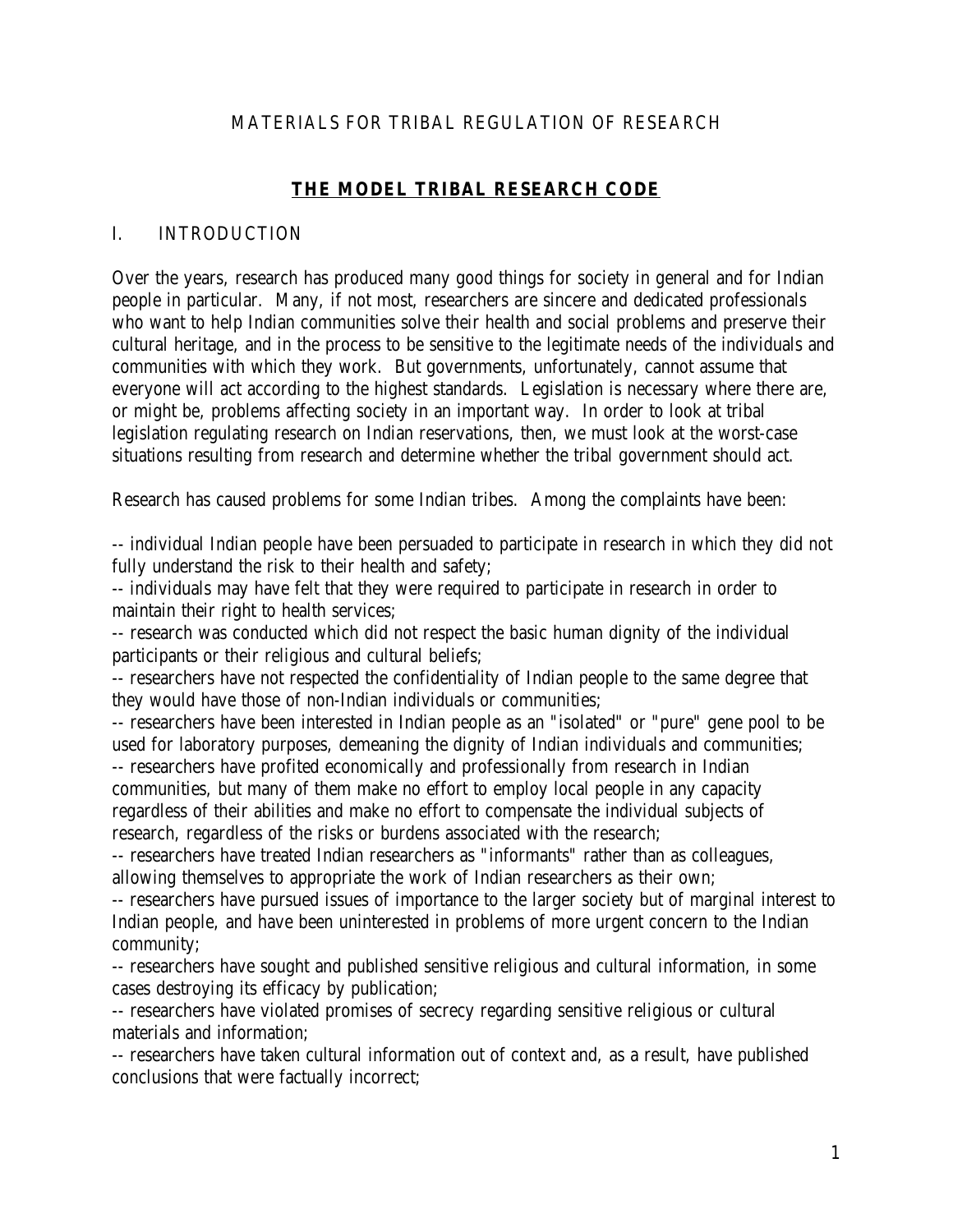-- researchers have collected, published and profited from information about Indian tribes that are part of the heritage of the tribe and -- in the sense understood and valued by the dominant society -- "owned" by the tribe;

-- researchers have failed to respect the cultural beliefs and practices of the Indian community in their research methods;

-- researchers have sensationalized Indian tribal, community, family and individual problems and released publications heedless of their impact on legitimate Indian social or political interests;

-- despite promises at the outset that research would benefit the Indian community, researchers have failed or refused to follow through on promised benefits, to share preliminary results with the Indian community or to give the community an opportunity to participate in the formulation of recommendations or of a final report.

Some of these issues are matters of professional ethics among the various research professions and, at the very least, matters of common courtesy and basic respect for human dignity. But the federal and many state governments have determined that self-regulation by the professions is not sufficient for the society at large. For the purposes of this project, the first question is whether tribes should rely on federal and state regulation or whether there is a need for tribal regulation as well. In fairness to researchers, the expectations of the Indian community may not always be clear to them, and a published set of tribal standards embodied in a regulatory process may be helpful. These materials are intended to help Indian tribes provide both a framework within which the tribe's expectations will be clearly articulated to would-be researchers, governments, and other funding agencies, and a clear process for compliance.

## II. THE FEDERAL REGULATORY PROCESS

The federal government has adopted laws and procedures regulating federally-funded and federally-sponsored research affecting human subjects. Two parallel sets of regulations govern such research. One set applies to all federally funded or conducted projects which involve human subjects and the other applies to drug studies that will be submitted for marketing approval to the federal Food and Drug Administration. Some states also have laws setting ethical standards for research.

Institutional Review Boards (IRBs) are the vehicles used to ensure that federally funded or sponsored projects comply with the regulations. The primary mission of an IRB is to protect the rights and welfare of people who will be subjects of research. IRBs, generally, are set up by institutions performing research on a large scale, such as universities and medical facilities. A few IRBs are company-based or independent. Membership is supposed to include laypersons or proposed consumers as well as scientists, and reflect the cultural and ethnic mix of study populations.

The Indian Health Service (IHS) has a national IRB as well as one in each Area. A few tribes have established their own IRBs, and a number are investigating the feasibility of doing so. Chapter Seven of the IHS *Indian Health Manual* governs research activity that is undertaken in or uses IHS facilities or personnel. The policy statement in Chapter Seven clearly states that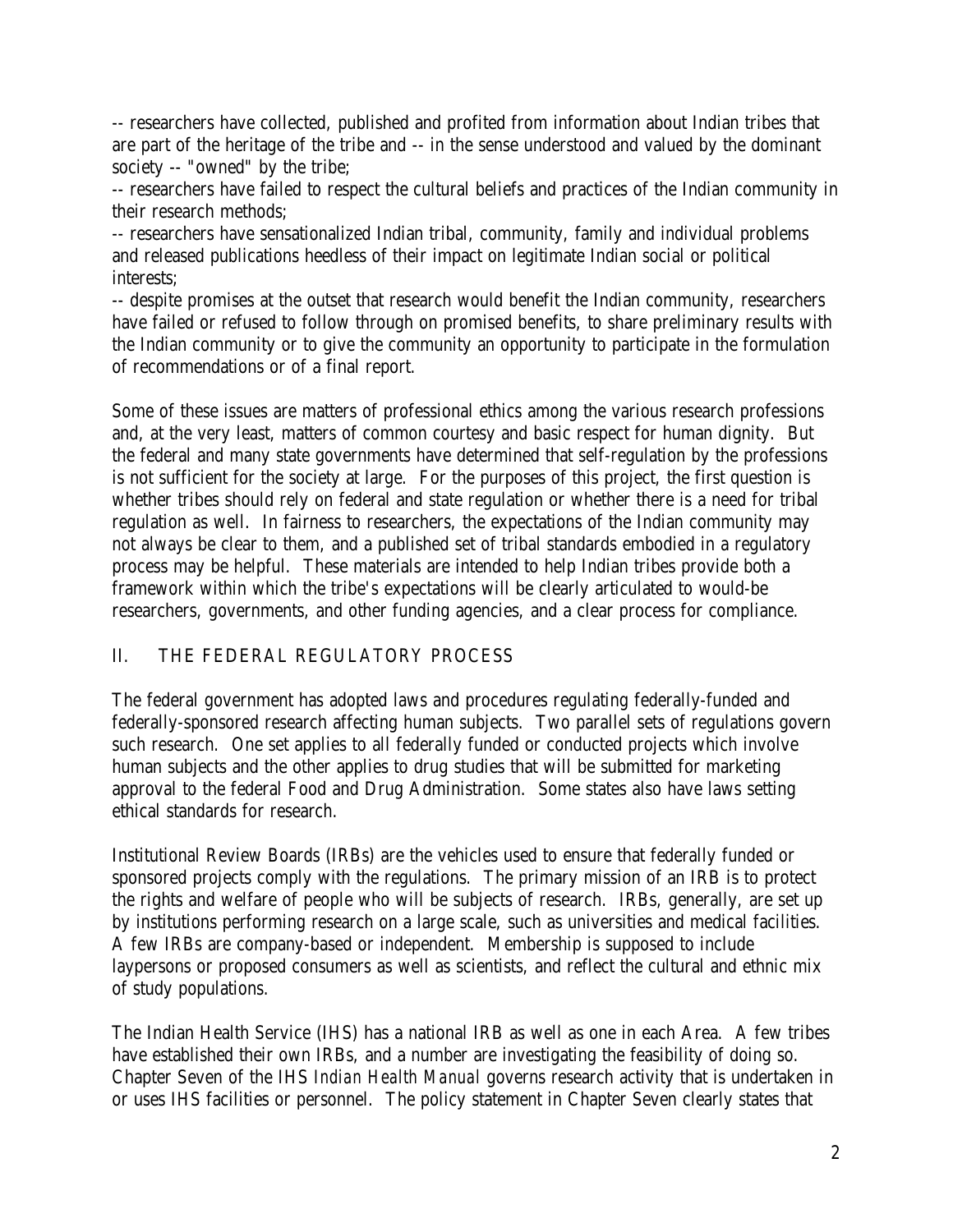the research must have the full understanding, documented approval, and support of the Indian tribes or Alaska Native villages involved, and that the tribes and villages will be kept informed of IHS research needs, activities, and results. In addition, IHS will respond to tribal requests for technical review, assistance, and advice for any research activity in which the tribe is involved.

"Research" as defined by IHS is:

[t]he use of systematic methods to evaluate concepts or practices to discover new knowledge. It usually means an organized scientific investigation. For the purpose of this chapter, the term . . . includes (1) basic and clinical research, (2) behavioral studies, (3) anthropological studies, (4) the development of clinical and public health methods and techniques for practical application to the Indian Health program, and (5) studies to determine the extent of special health problems, or solutions thereof. (at p. TN 87.3)

Chapter Seven of the IHS *Indian Health Manual* provides a regulatory **process** as well as a structure. It is important to note that the mission of IHS IRBs is not clearly limited to commonly understood scientific or medical projects, but includes all federally-supported research involving human subjects. The information contained in this discussion is applicable to non-medical research as well, including research which does not involve individual human subjects.

Where research affects Indian tribes, the federal IRB process seeks to include tribal and community representation. Tribes should participate fully in the IRB available to them to ensure that their interests are fully reflected in the federal regulatory process. But the federal process was designed to deal with research in general in a complex urban society, not specifically with Indian tribes. Like many federal regulatory systems, it cannot be expected to address all of the specialized issues presented by research on Indian reservations. These materials represent an attempt to identify those special issues, both to enable tribes to develop their own approach to the regulation of research and to provide federal regulators with additional insight into the special circumstances of Indian communities.

Research presents challenges to Indian tribes that are both more specific and more general than those covered in the IRB process. They are more specific in the sense that the economic and cultural circumstances of Indian tribes give rise to unique issues for researchers which may require attention to considerations not evident where the researchers and the subject individuals and communities are part of the same culture. They are more general in the sense that the IRB process is limited to research which:

- 1) requires the participation of individual human subjects; and,
- 2) includes federal involvement, either through federal funding or the use of federal facilities, programs or resources.

Tribes are concerned about research which seeks to utilize individual Indian people or the Indian community itself as subjects regardless of funding source or the involvement of the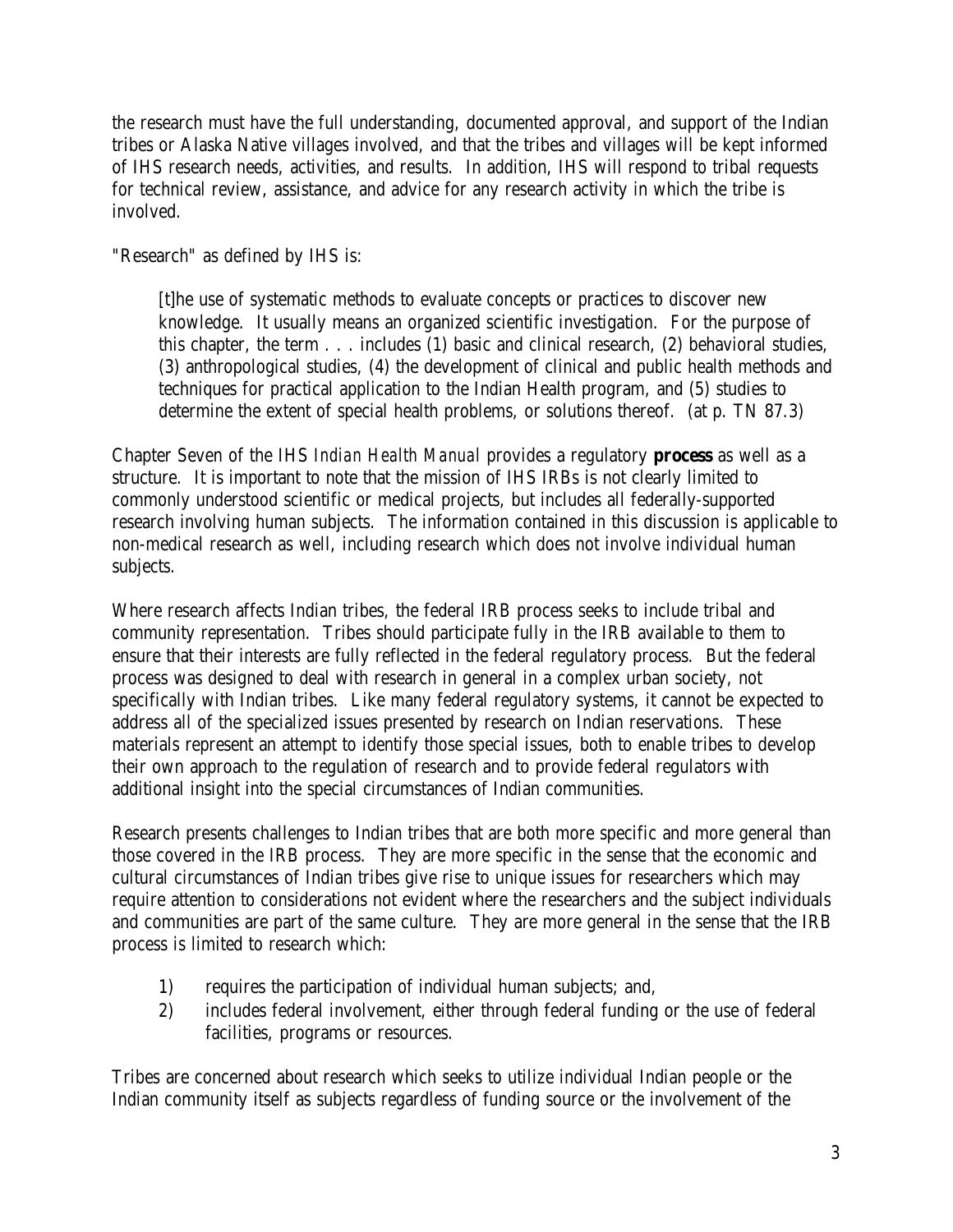federal government. Unlike the mainstream society, which because of its size can more easily absorb the impact of research, Indian tribes must consider the impact of research on the life of the community itself, and in particular the impact of social science research, which often may view Indian communities as examples of social pathologies interesting to the mainstream society, but may have little respect for the interests of the community.

The fundamental responsibility to govern Indian tribes and to protect their members lies in the tribes themselves. Tribal regulations should be seen by the tribes as establishing the fundamental tribal policies in this area. The tribal and IRB processes should be seen as complementary to each other: the IRB may be able to provide technical support to the tribal process, and a clear statement of tribal policy will guide the deliberations of the IRB. Indeed, it is difficult to imagine an IRB approving a project in defiance of clear tribal policies.

Some tribes have expressed in interest in having their own IRB recognized by the Office for Protection from Research Risks (OPRR), Department of Health and Human Services (DHHS). Such a step is worth consideration, if only because it might give the tribe control over the resources devoted to supporting the IHS IRB. But tribes should be aware that an IRB in the minds of the OPRR and DHHS is a specific body organized under federal regulations (45 CFR 46) and exercising delegated federal power in accordance with those regulations, as compared with a tribal regulatory process utilizing inherent tribal sovereignty in accordance with tribal law. An IRB, for example, is not empowered by the regulations to consider the long-term social impact of research in deciding whether to grant approval, while tribally-based regulation would likely take the long-range impact on the tribe heavily into account. In approaching the question of the regulation of research, as in any governmental activity, tribes would be well advised to keep in mind the distinction between tribal and federal power, and be sure they are relying on the appropriate source of power to accomplish a certain purpose. In the final analysis, tribes with a strong interest in the regulation of research would probably decide in the end to establish a tribal IRB in conformance with DHHS regulations **and** to enact tribal legislation and create a parallel tribal regulatory process, with the one tribal IRB exercising dual authority and functions under both regulations.

#### III. POSSIBLE RESISTANCE

As Indian tribes undertake to regulate research, their professional competence and their motives may be attacked. Studies of intergovernmental relations on Indian reservations in the past 20 years, for example, show that in the unhealthy and unproductive stages of these relationships, state and local government tend to object to the very idea of tribal government itself, the notion often being that Indian people should not have the right to and lack the capacity for selfgovernment in any circumstances. As the intergovernmental relationship matures, state and municipal governments accept the fact of tribal government and concern themselves with how the tribe governs, disagreeing with some actions and agreeing with others just as they would in any intergovernmental relationship. It is to be hoped that, in the same way, researchers faced with the prospect of a tribal regulatory process will accept the tribe's rights and powers, and seek to persuade the tribe of the merits of a particular research proposal.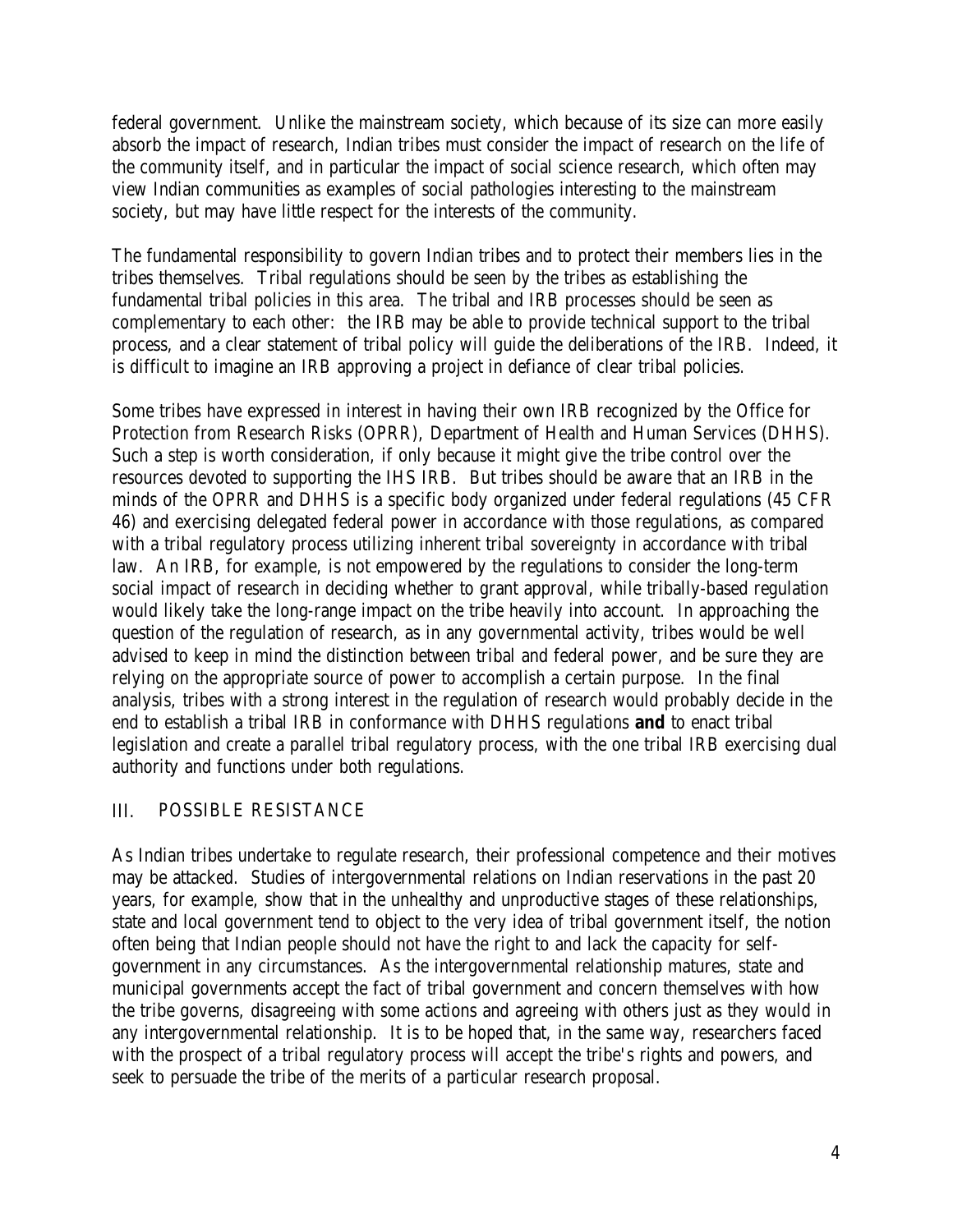The responsibility of researchers to the Indian community as defined by the tribe may be different from that as defined by the researchers themselves. The fundamental policy question underlying tribal regulation of research involves the relationship between the community and the research world. The question might be put in this way:

Is the burden on the researchers to show why tribes should participate in a particular research project, or do Indian tribes have a social obligation to participate and, therefore, the burden to show why they should decline to participate in a particular project?

Indian societies are struggling to survive the pressures of a much larger modern culture with overwhelming technological impact. Researchers in their professional capacity approach Indian communities from an academic and theoretical perspective. Indeed, in some cases, it may violate academic and intellectual principles for a researcher to consider the impact on the community of his or her findings. From an objective viewpoint, one might agree on the merits with a tribe on one research issue and with a researcher on another.

Indian tribes, in addressing the question of regulating research in the Indian community, are in fact defining for themselves the degree to which they wish to make themselves available as subjects. While they may and probably should feel a responsibility as members of the human community to participate in some kinds of research and assume a fair share of the risks inherent in research which will benefit society as a whole, they must define this responsibility for themselves, and they should not feel that the value systems of research professions are of universal validity, binding on them for all purposes.

Indian tribes share with other governments the problem of defining the degree of self-regulation which will be allowed any group in society. Within the large and complex mainstream American society, specialized social and professional institutions have formed which are subcultures in themselves, with their own rules of ethics and expectations of the behaviors of others. These subgroups tend to resist the intrusion of outsiders and feel somewhat selfcontained, confident that their internal structure and rules are sufficient to enable them to regulate themselves. While these internal rules may be adequate for most purposes, insofar as the activities of these groups affect other people or groups, their self-regulating systems may be seen as incomplete or even self-serving. Intellectual freedom is one of the most important values in society, but it is not the only value. It is difficult enough to balance it with other social values in the larger society, and much more so in the heightened pressures of an Indian tribal society trying to survive in the modern world.

#### IV. USING A MODEL

A model code is a tool to assist a tribe in developing law which meets the particular needs of the tribe. Two inappropriate reactions to a model code are:

- 1. we liked it and we adopted it at our last meeting; or
- 2. we didn't like it because several provisions didn't meet our needs exactly.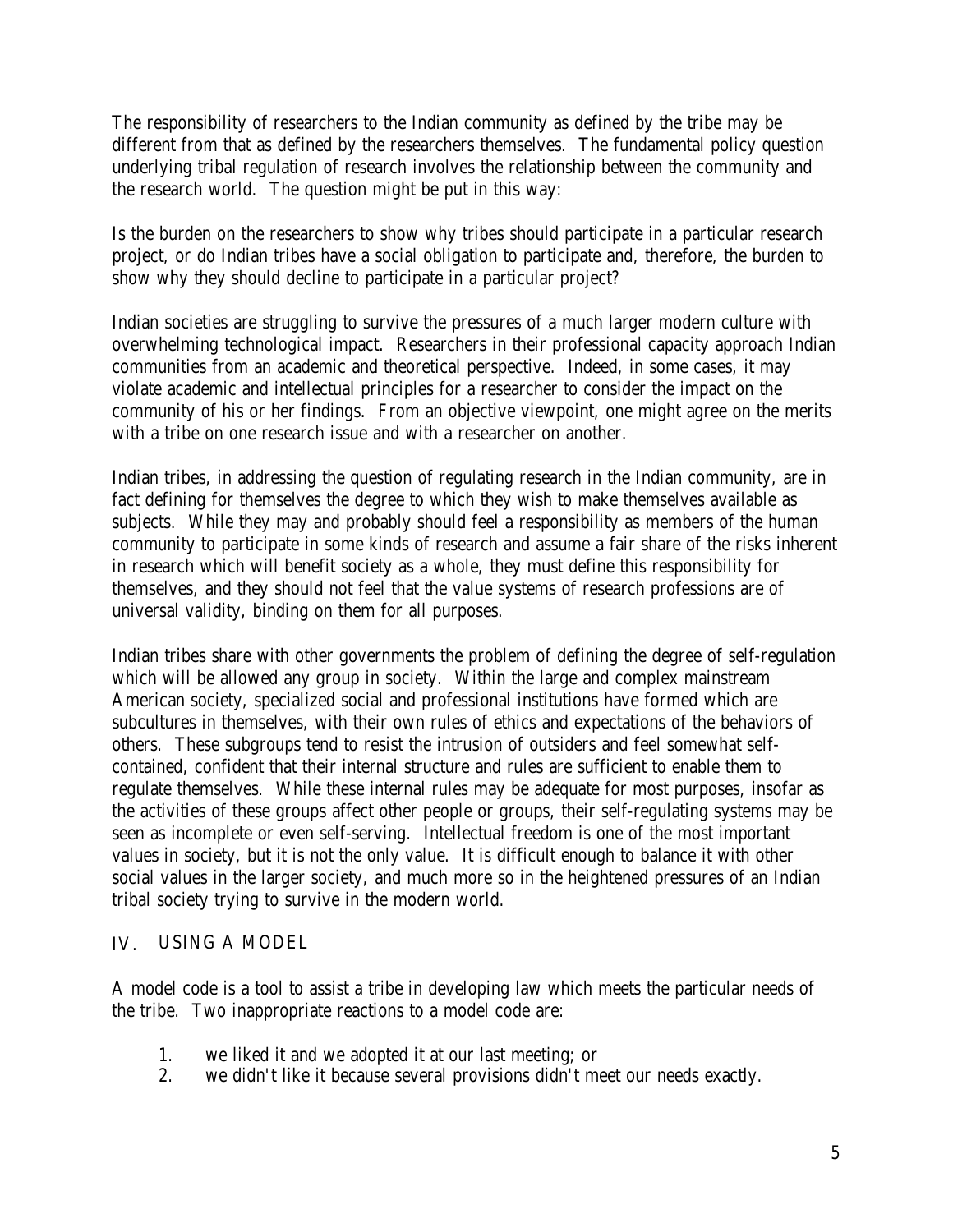A model is not intended to meet exactly the needs of any single government or to save that government the job of deciding what is right for the community. A model is intended:

- 1. to guide discussion of a problem; and
- 2. to call attention to the issues which must be addressed and the decisions which must be made in the process of developing legislation on a particular topic.

It does that by providing examples which can then be discussed as part of the community discussion and the legislative deliberation process. A model code is successful if it has helped the tribe ask the right questions in the right way. Even if the tribe decides not to adopt a formal code on this subject, working through these materials may help the tribe to use the IRB process more effectively or to develop less formal tribal procedures for regulating research.

The best way to use these materials is for the tribal council, or a committee of the council, to work through them step by step, clarifying its own thoughts and preparing itself for future factfinding by identifying questions as to which the council or committee would like to hear the views of others, whether they be community members, cultural and religious leaders, tribal staff, BIA/IHS personnel, or researchers. The council or committee might then want to schedule hearings on the legislation and ask these people to testify, giving them an indication in advance of the questions they should address and even, perhaps, asking them to prepare for the consideration of the council draft language for certain provisions.

More specifically, the council or committee drafting legislation should seek the views of the executive branch of tribal government and in particular the tribal department which will likely be responsible for implementing the legislation. The tribal executive will have an important perspective as to how the legislation could be administered and how detailed the legislation should be to balance the need for clarity with the need for flexibility.

# V. THE STRUCTURE OF A CODE

A code is simply a systematic collection of laws. A code commonly deals with a specific issue or one area of concentration. The U.S. Code (USC), for example, contains the laws of the United States, arranged by subject matter. A subject-related code such as a criminal code contains the body of law related to crimes. A code also may be a collection of rules or regulations. For example, the Code of Federal Regulations (CFR) consists of the accumulated regulations issued by the federal executive departments and agencies, arranged into broad subject areas. Volume 25 of CFR contains regulations for the Bureau of Indian Affairs, Indian Arts and Crafts Board, and the Navajo and Hopi Indian Relocation Commission.

A code can be organized in a variety of ways, but it will ordinarily include some basic information set up in sections that are titled so that readers will have an idea what is covered in a particular section. The following is only one example of how a code could be organized.

A. Title - describes the formal title of the code which will be used or cited in legal documents.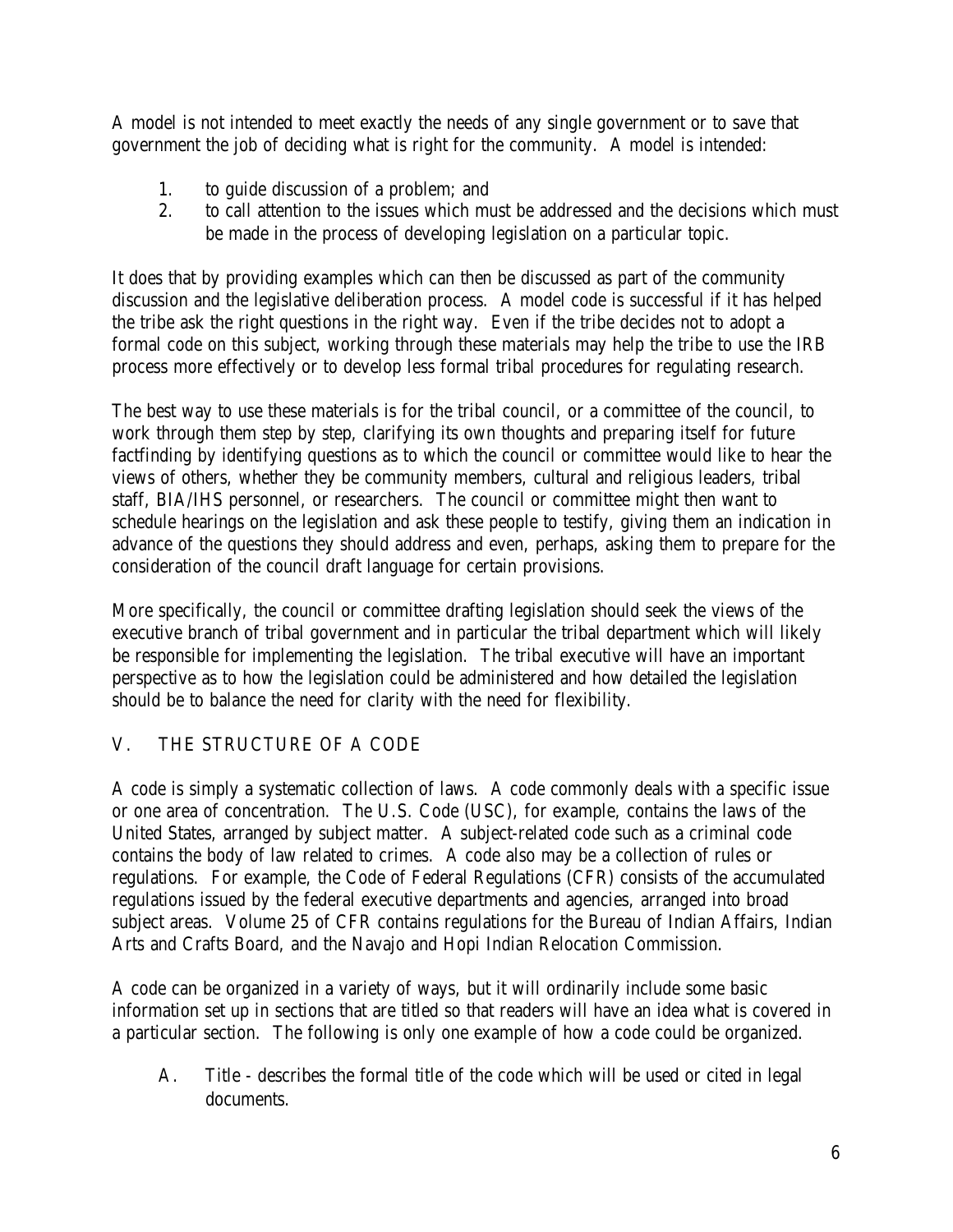- B. Policy Statement describes the policy or the philosophical underpinnings for the code. For example, the Indian Child Welfare Act, 25 *U.S.C.* §1901 *et. seq.*, contains a statement of Congressional policy and intent by which courts should be guided in interpreting the Act.
- C. Purpose Statement describes the intent of the legislation, what it should accomplish, *e.g.*, "The purpose of this code is to protect elders within the jurisdiction from abuse and neglect as defined in this Code."
- D. Jurisdiction Statement describes the persons and the geographic area covered.
- E. Definitions define important terms so that courts deal with the code in a uniform and consistent basis and from a common understanding.
- F. Procedural Sections set out the process of how matters are handled under the code. This fosters uniform processing of cases. These sections might designate which governmental office is responsible for implementing the code, including issuing regulations, and prescribe elements of the procedures which the council wants to ensure are included. This section might specify the scope of judicial review by the tribal court of actions taken under the code, which would be subject to the regular procedures of the tribal judicial system.
- G. Substantive Provisions set out the substance of the code creating duties, rights, and obligations as opposed to procedure.
- H. Remedies Sections set out what happens if the law is broken. If this is a criminal code, it covers sentencing provisions. In a civil code, remedies might include money damages or injunctive relief.

# VI. THE DEVELOPMENT PROCESS

The tribal council or a committee, in using these materials, should begin with an overall view of the policies which underlie the legislation. In the following section, materials are intended to facilitate this stage of the development process. If language is drafted before the council or committee has defined the policies and goals of the legislation, the risk is that the legislative language will not be appropriate to accomplish these goals. Specific language will come more easily if there is a clear agreement on the broad outlines of the legislation.

## A. POLICY STATEMENT

Broad-based, significant or possibly controversial legislation commonly begins with an opening section articulating legislative findings and the underlying policies. Including such an opening policy statement is advisable as a general rule for several reasons. It clarifies the intention of the council and explains to the public the rationale for the legislation and the public policy goals it pursues. It informs those whose activities might come under the legislation about its overall purpose so that they can decide their future course of action accordingly. And it gives guidance to the courts in their interpretation of the legislation.

Tribal legislation providing for the regulation of research should have such an opening statement because the policies underlying the tribe's attitude toward research reflect the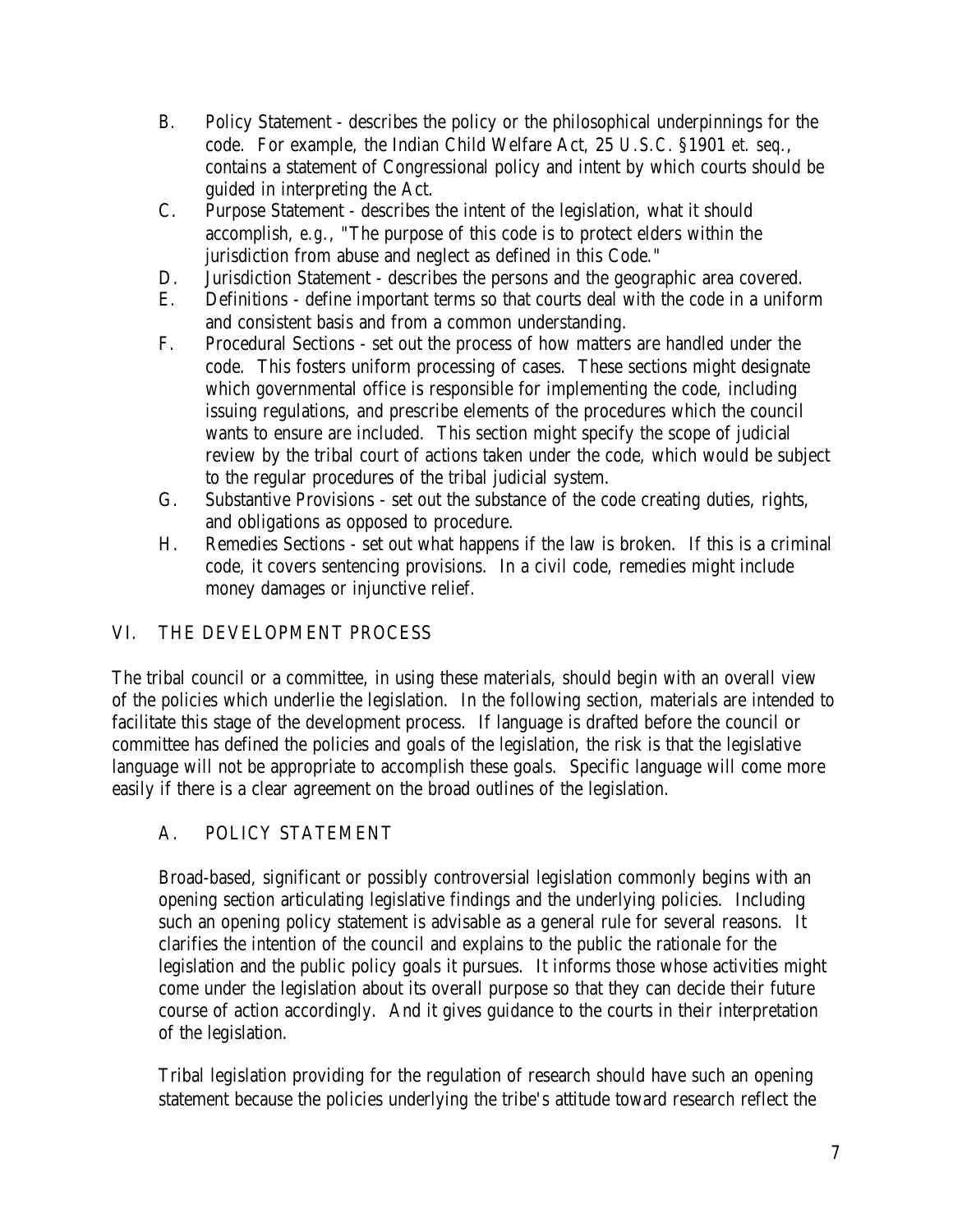most profound tribal views regarding the tribe's policy toward cultural and social integrity and survival and the tribe's relationship with the outside world. A clear statement of policy in this legislation will help the tribe itself and will serve as a clear message of policy to all who are interested in the legislation.

Another consideration may be important to Indian tribes. While they have sovereign immunity from suit, it is not uncommon for tribal actions to be challenged in federal court by various procedural devices, for example, in the course of the tribe's efforts to enforce its laws. Because of the approach often taken by federal courts to these cases, the court may not merely review the particular tribal action, but it may undertake to decide whether tribes in general have the kind of power being exercised at all. For this reason, it may be important that the legislative history of a tribal code lay a clear foundation for this type of tribal power in a way that any federal judge can grasp and, one might hope, uphold. Federal courts are most clearly supportive of tribal government actions which seem to them to be actions of internal self-government, as distinguished from actions regulating the activities of others. This legislation could make clear the sense in which important self-government interests of the tribe are seen to be at stake.

The majority society places a great value on intellectual freedom and is suspicious of government attempts to regulate it. Federal, state and municipal governments, subject to the First Amendment of the U.S. Constitution and various state constitutional protections, are limited in their power to regulate or prohibit certain kinds of research, particularly research not funded by the government and not posing a threat to the safety and wellbeing of human subjects. Indian tribal governments are subject to the Indian Bill of Rights in the 1968 Civil Rights Act, which has a version of the First Amendment protecting free expression. These rights are often enforced in tribal court, and it is important that tribal governments, both in their legislative and judicial functions, be able to show how they are balancing the values of the community with those of individual free expression.

An action by any government, including tribal government, which seeks to regulate research raises questions concerning sensitive issues of intellectual freedom. An opening policy statement, then, could clearly articulate the interests the tribe is seeking to protect and explain why these interests might be different for tribal societies than for the majority (cultural survival, for example). It could also reassure the general public and researchers that the tribe is weighing the values of intellectual freedom and the relationship of tribe to society as well. Following are some ideas on an approach to drafting a policy statement.

A policy statement could begin with a brief set of findings describing the types of problems caused by research in the community, that is, the problems which led to the adoption of this legislation.

Next, the policy statement could outline the overall tribal interests to be pursued in the legislation: the safety and well-being of human subjects of research and the interest of the tribe in cultural self-determination and preservation.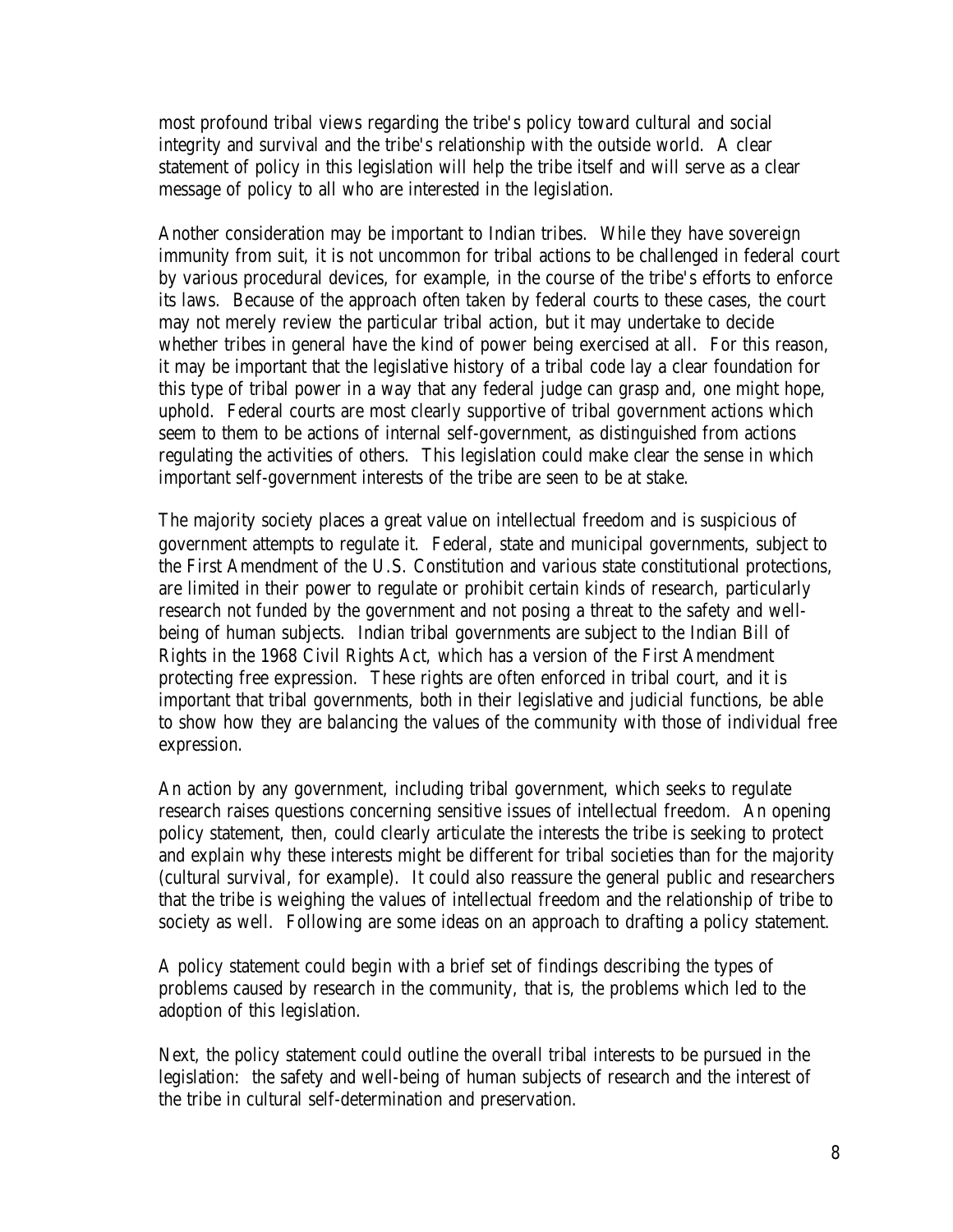In addressing these issues, an important distinction should be made which is often overlooked. The **purpose** of tribal governments is to govern Indian societies, which have an inherent right to self-government. A tribe may rate preservation of the tribal culture as a high priority, which most tribes do, as a **policy** of the tribe. Tribes should not declare that cultural preservation is the purpose of the tribal government. To do so, in some sense, sets themselves up for their actions to be judged by outsiders according to the criterion of whether a particular action is consistent with historical tribal culture, thereby limiting the tribe's right to adapt its culture to new circumstances. Tribes should always remember the efforts of their adversaries in fishing and water rights cases to limit tribal use of the resource to the technologies available at the time the treaty was signed or the reservation established on the ground that tribes in the treaties were only securing their right to a traditional way of life.

Next, the policy statement could indicate the tribe's recognition of the value of research to the tribe itself, to the Indian people in general, and to society in general. This section would make it clear that the tribe is not unthinkingly embarking on the regulatory process without carefully weighing competing valid interests and without being willing to assume a fair share of the risks inherent in all research.

## B. DEFINE SCOPE

The scope, or reach, of the legislation must be defined in terms of geography, persons and subject matter. In the broadest sense, the scope of all possible tribal legislation is defined by federal law (primarily in terms of limitations on the powers of tribes that will be recognized within the American legal and governmental systems) and by the tribal constitution, other organic document or the tribe's traditional form of government. It must be remembered that some tribal constitutions limit the jurisdiction of a particular tribal government to a scope narrower than that permitted by federal law (such as when a tribal constitution limits the power of the tribe to tribal members, or when the constitution requires that tribal actions be reviewed or approved by the Interior Department when federal law makes no such requirement). A particular tribal legislative act can also be applied to a range of territory, persons or subject matter narrower than the full range of tribal powers. Prior to legislative drafting, the tribe should discuss the scope of the legislation in broad terms in order to see the legislation in the broadest possible context of tribal policy and to gain an overview of where certain issues will be handled in the legislation.

The **geographical** scope is, basically, the territorial jurisdiction of the tribal government, which is usually prescribed in the tribal constitution, other organic document, the treaty or statute establishing the reservation, or fundamental tradition. The constitutional language may limit tribal jurisdiction to the external boundaries of the reservation or may be more complex depending on the nature of the power being exercised. There may also be complexities concerning the exact territorial jurisdiction of a particular tribe because of cessions after the establishment of the reservation, later acquisitions and other legal uncertainties.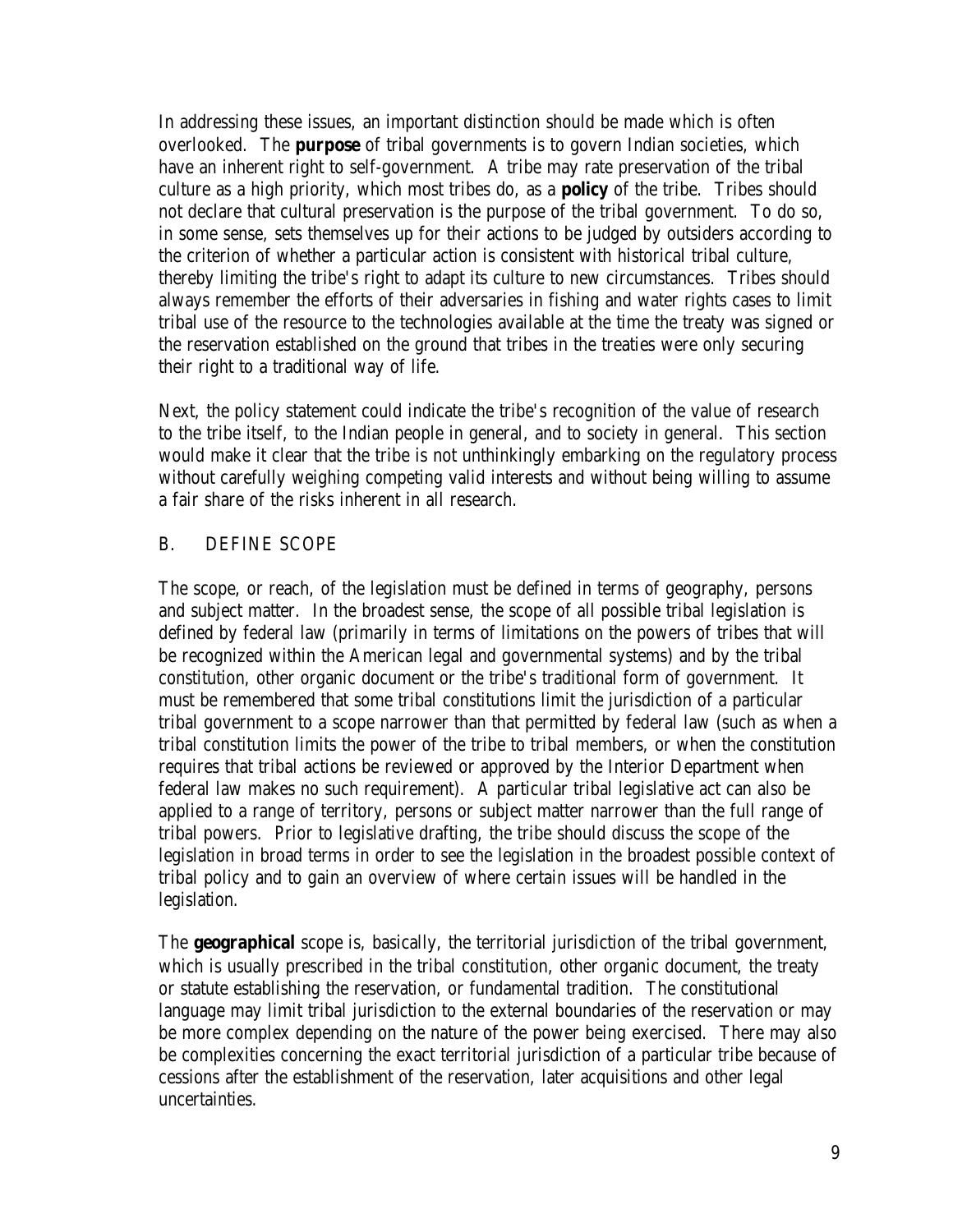Extraterritorial jurisdiction presents different issues. The above questions involved only questions as to the physical boundaries of tribal territory because of historical anomalies. Extraterritorial jurisdiction, for any government, involves the attempt of a government to exercise its powers outside its territory, whatever the definition of boundaries might be. Asserting extraterritorial jurisdiction presents complex problems for any government, and tribes would probably be on shaky ground trying to exert extraterritorial jurisdiction over non-Indians (which many researchers would be). These materials adopt strategies for tribal governments to establish rights which could be enforced off the reservation by a different approach than asserting full tribal jurisdiction over universities throughout the world, for example.

**Personal jurisdiction** defines the classes of persons who are subject to the legislation. Current federal law permits tribes civil jurisdiction over Indians and non-Indians, tribal members and non-members. Tribal criminal jurisdiction is limited by case law and statute to Indian persons. The tribal constitution, however, may define a more restricted class of persons over whom the tribal government has jurisdiction. In the recent *Duro* case<sup>1</sup>, the Supreme Court held that Congress had recognized tribal criminal jurisdiction over only Indians who were members of the local tribe, but Congress corrected that misreading of its intent and restored tribal power over non-member Indians, defined as the same class of persons subject to federal criminal jurisdiction<sup>2</sup>. Federal statutory law does not specifically define "Indian" for purposes of federal criminal jurisdiction, but generally, case law requires that to be subject to federal criminal jurisdiction a person possess some Indian blood and be recognized as an Indian, a somewhat circular definition.

Subject matter jurisdiction describes the types of activities covered by the legislation. "Research" must be defined in a way that is as clear and understandable as possible, enabling those who might be affected to know from reading the legislation whether their activities fall within it or not. At some point in the discussion, the drafters should decide whether the legislation should be addressed exclusively to researchers or whether the tribe should attempt to regulate **participants** in research, that is, human subjects of medical research or informants in social science research. Regulation of researchers may raise fewer issues of personal freedom than a regulation which purports to tell individuals on the reservation whether they can participate in research of their own free will. Regulations addressed to the right of researchers to ply their trade on the reservation is much easier to enforce than those which might try to control the activities of all reservation residents who might wish to participate in research as subjects.

The discussion of the definition of research should address whether research sponsored by the tribe or conducted by tribal members should be treated differently in the regulatory process. Generally, fairness should indicate that as to substantive matters (especially those promoting safety and the dignity of human subjects) the tribe should

<sup>\*</sup> *Duro v. Reina*, 110 S. Ct. 2053 (1990).

 $\degree$  25 USC § 1301 (2), as amended by P.L. 101-511, Sec. 8077 (b) (1990).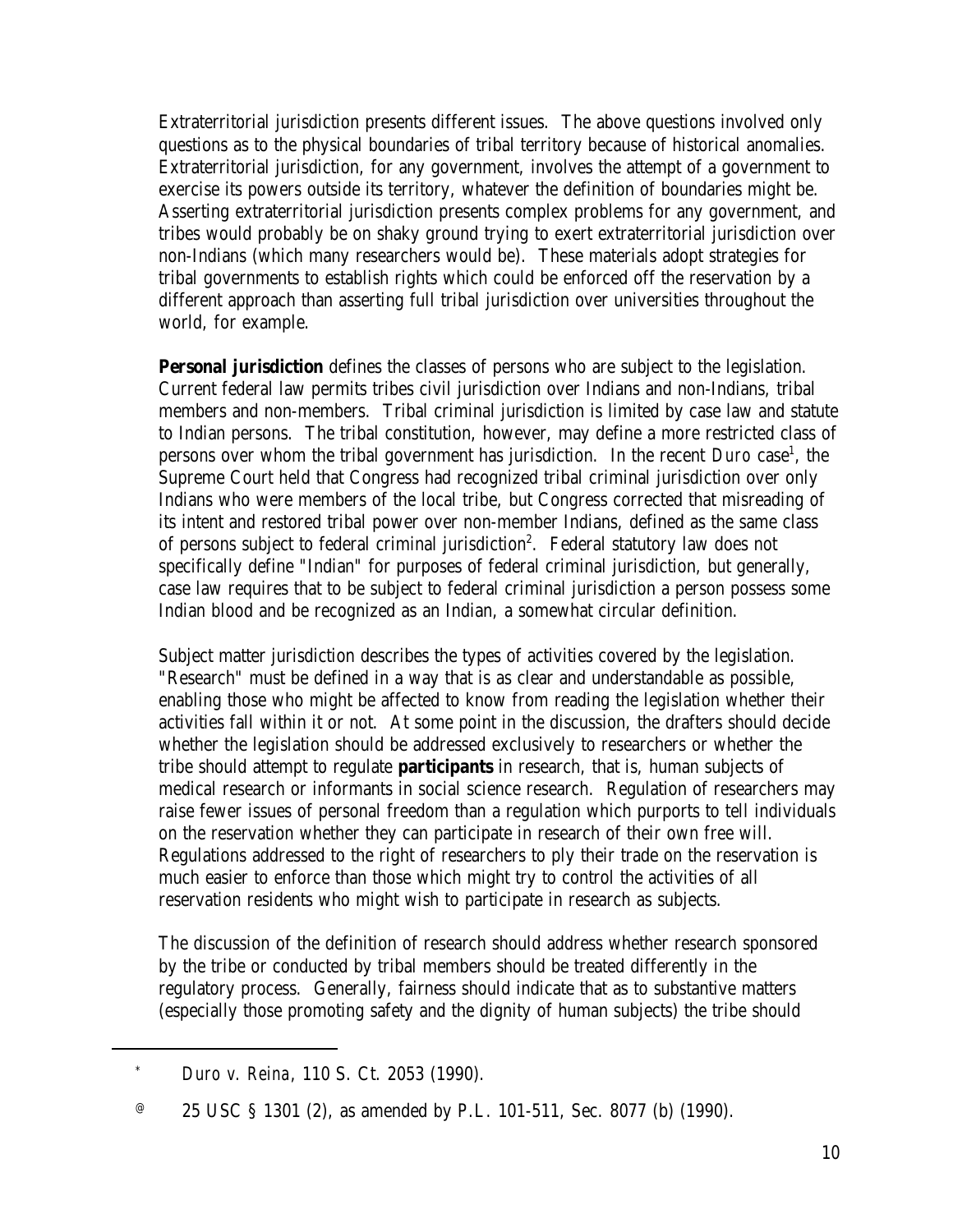abide by its own standards, as should researchers who happen to be tribal members. The tribe may want to include some form of Indian preference or some form of waiver of a fee for researchers of limited means.

The discussion should also address whether any other research should be treated differently because of the funding or sponsoring organization, *e.g.*, IHS, BIA, any other federal agency (although it should be remembered that federally-funded or sponsored research or research involving federal resources is subject to IRB regulation). Federal law limits the tribe's power to exclude from the reservation federal officials acting in their official capacity, and it is not clear whether this limitation would be applied only to those federal officials administering the federal trust responsibility as narrowly defined or whether it might be applied to federal researchers. While it is most unlikely that the federal government would force unwanted research on an Indian tribe, it is also in the tribe's political and legal interest not to test its powers against those of the federal government where the test is likely to end up in a federal court. This is an additional reason for the tribal process to be coordinated with the IRB process, to extend tribal influence over the federal regulatory process and avoid a confrontation between tribal and federal governments.

## C. DEFINE THE PROCESS

At this point, the discussion should move to the process itself. Legislation, to be most effective, must balance generality and specificity. Although many tribes do not have Separation of Powers as a constitutional matter, virtually all tribes have an executive branch of government established to administer tribal programs, often under the direction of the tribal chairman, president or governor. Legislation guiding the administration of these procedures should be general in nature, leaving to the executive branch the discretion to organize and adopt procedures which can then be shaped and revised to meet the particular needs of the situation. Legislation which is too specific can be confining, requiring an amendment as the tribe implements the legislation and encounters unforeseen contingencies. At the same time, the tribe should give specific consideration to exactly how the regulatory process might work, in order to shape the legislation accordingly. It should give clear enough directions so that the goals of the legislation can be implemented properly by the executive branch of the tribal government. Among the considerations to be discussed are the following.

## **1. Administration**

What agency of the tribal government will administer the regulatory process? What kind of expertise will be required of those making the decisions for the tribe? How much documentation will be required of the applicant?

Will the decision makers be tribal civil servants, or will a committee of the council be the decision maker (in which case the role of the executive branch should be defined: just paperwork; factfinding)?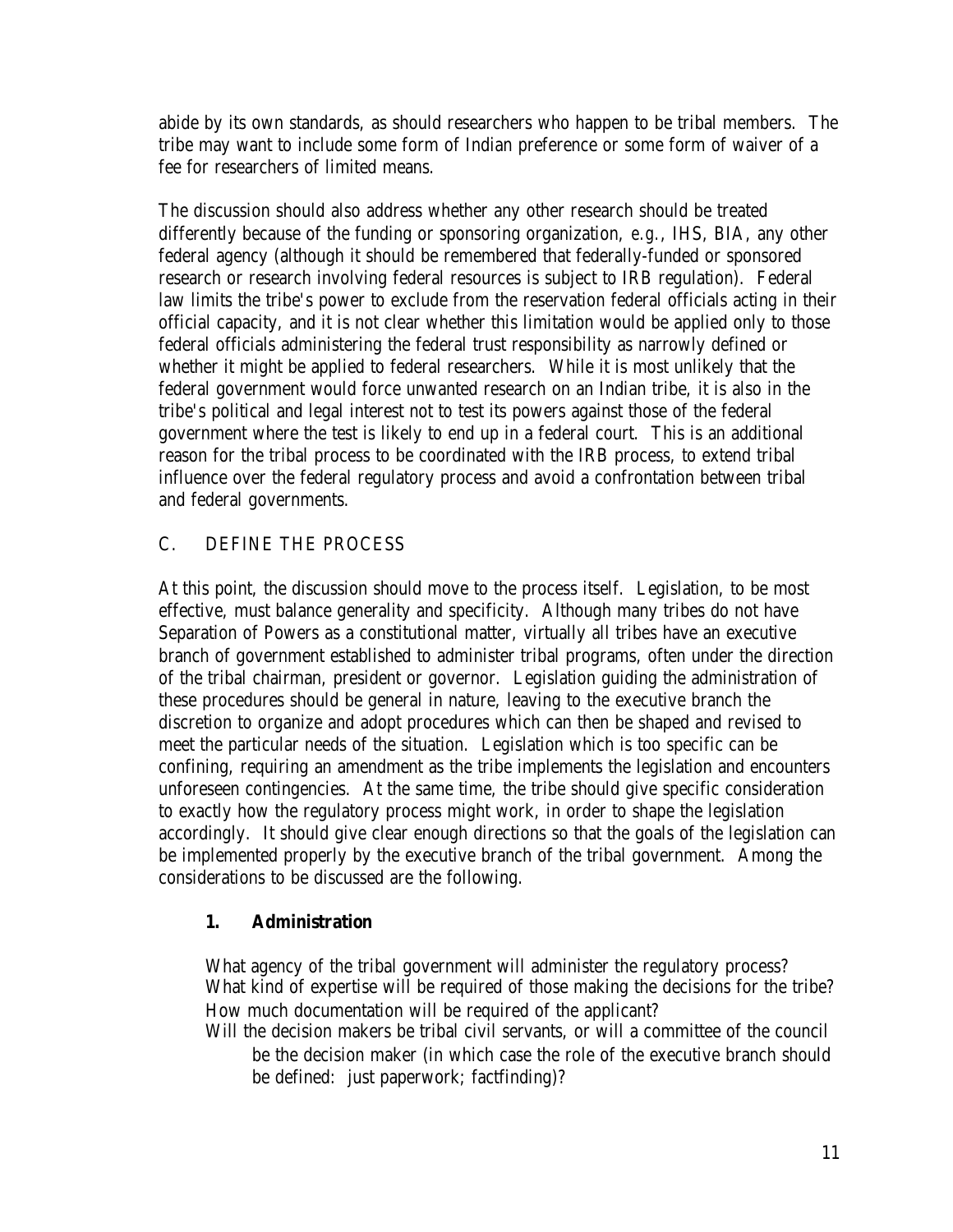Should there be a committee of experts or specialists to review applications? If so, who should be on the committee, and how should they be selected? Will there be a role for the local IRB, if there is one?

There may be a need for provisions for obtaining assistance from outside the tribal government in situations where the technical requirements of evaluating a particular research proposal involve expertise which tribal council members or employees do not possess.

## **2. The Review Process**

The reviewing process to determine whether to allow a research project to proceed is particularly sensitive. A number of issues must be decided. Will there be a distinction between those who process the forms and those who make the decision? Will there be timelines and deadlines within which the tribe must make its decision? Can there be approval timelines for some kinds of research and not others? Approval by default of the process, *i.e.*, failing to process the documents in a timely manner, could be dangerous to the community or to human subjects. Should the tribe be required to give reasons for an unfavorable decision? This is a critical decision since one of the elements of due process of law is that reasons need to be given for decisions which affect an applicant.

What are other procedural rights of applicants? Will there be an administrative appeal from an unfavorable decision and to which body will it be appealed: tribal council, tribal court, administrative court?

## **3. The Application Process**

The application process is the formal procedure for a research request. What issues should be addressed in the application process?

the nature of the research

Research in medical, general social, archaeological, anthropological,

psychological, or physical sciences?

Research using animals?

Research possibly exposing humans to animal diseases?

- goals and objectives of the research

What are they looking for?

What kind of specific information are they seeking?

benefits of research

Will there be specific and immediate benefits to the tribe?

Will there be specific benefits to the individuals participating?

Will there be more general benefits to society as a whole?

risks associated with the research

What are the risks to the community?

What are the long-range risks, as distinguished from immediate risks?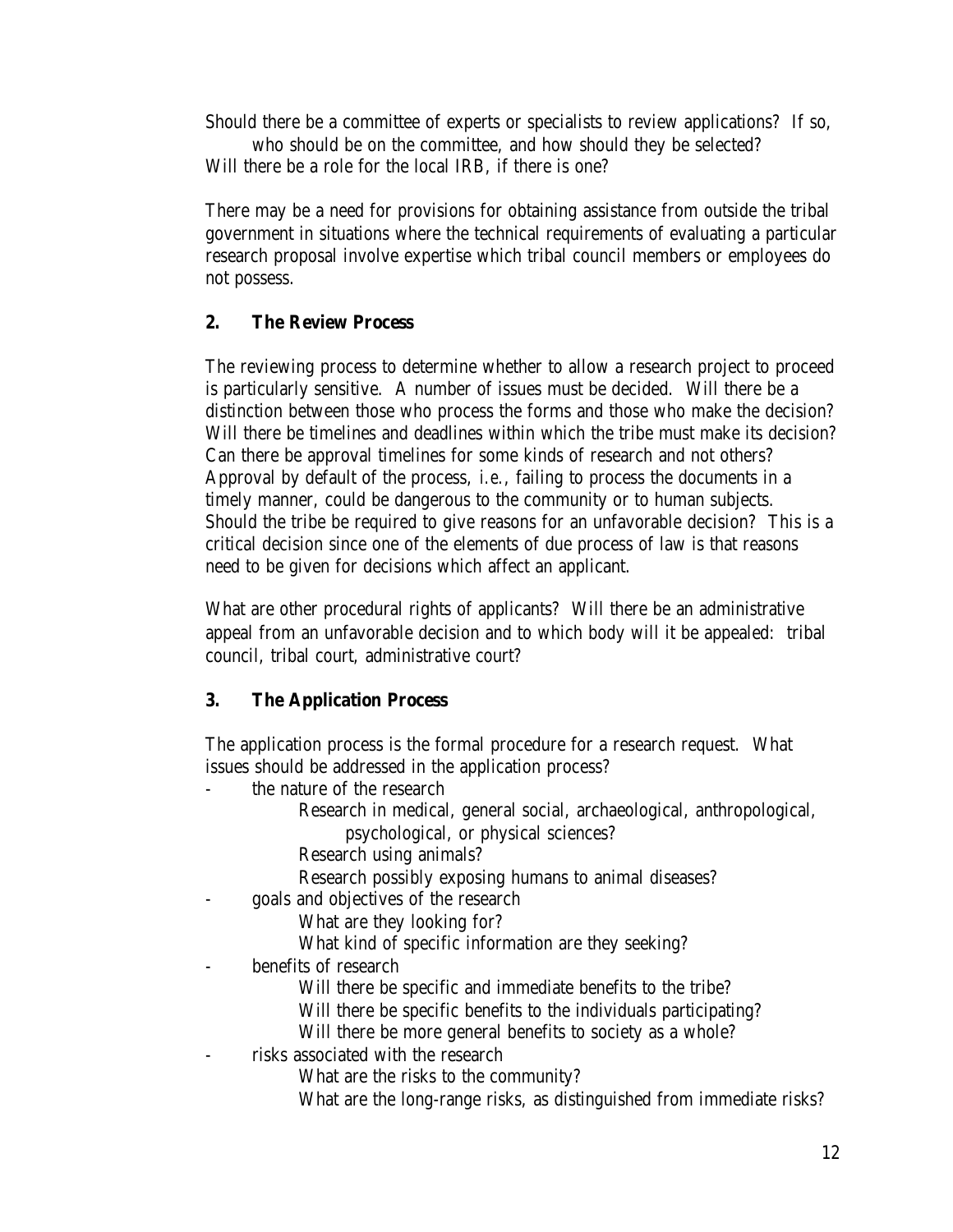- Is there a risk of a deleterious impact on community cultural, social or political interests?
- What are the risks to individual human subjects?
- Are the risks "greater than minimal risks" (see IRB regulations, 45 CFR 46)?
- Does the research include greater than minimal risk, including that of stigmatization of individuals, tribe, or community?
- Does the research include procedures or substances that are experimental?
- steps taken to minimize the risks
- duration of the proposed research
- use of human subjects
	- What is the nature of their participation?
	- What are the possible risks to them?
	- What precautions will be taken?
	- Do they have a right to treatment associated with the research?
	- Do they have a right to treatment if something goes wrong with the
		- research?
	- Do they have a right to subsequent treatment?
	- What is the liability of researchers?
	- What is the role of IRB regulations?
	- confidentiality of data
		- [AS TO THE TRIBE OR COMMUNITY] Will the tribe or

community be identified in the final report or elsewhere in the research materials?

- [AS TO INDIVIDUALS] Will human subjects be promised confidentiality as to data associated with them?
- What assurances are there that this promise will be honored?
- What are conditions in which this promise might be impossible to fulfill [federal regulations, court order, etc.]?
- ownership and control of data from the research
	- Will the tribe's interest in its cultural and community heritage for the tribe's future generations be protected?
- ownership and control of human biological material from the research
	- Will the tribe's interest in its cultural and community heritage for the
		- tribe's future generations be protected?
- post-research protection
	- Who will answer future questions regarding the research?
	- Who will be responsible for future concerns of and effects on
		- individuals, tribe, and community?
- tribal participation
	- Will the tribe, the community, or its designees be able to review and comment on the research goals and objectives?
	- Will a preliminary report be made to the tribe for comment?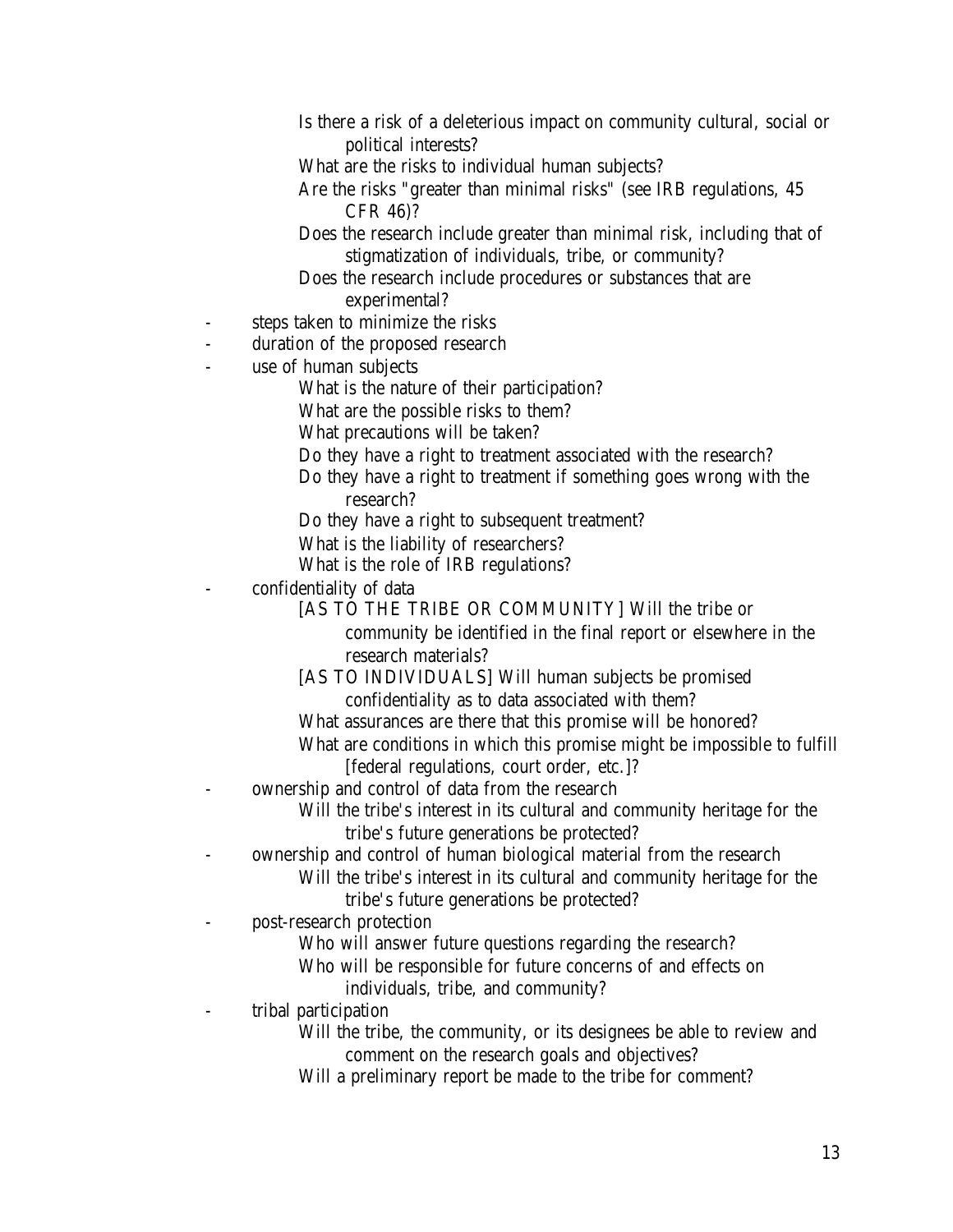What will be the responsibility of the researcher to address and satisfy tribal concerns in drafts and final report?

- tribal rights

Is tribal control over sensitive personal, community, cultural and religious information recognized?

Are the researcher and the funding and sponsoring organizations willing to be bound by the tribal regulations and bound contractually if necessary to ensure that tribal and individual rights are honored throughout the process?

Are they willing to agree to the tribe's right to prevent publication? employment

> Is the researcher willing to give Indian preference or local preference in employment throughout the project?

tribal institutions

Is the researcher willing to cooperate with and involve a tribal college or other institution specified by the tribe?

data storage

- Is the researcher willing to deposit the raw data in a tribal or triballydesignated repository?
- Is the researcher willing to deposit other working papers from the project (*e.g.*, copies of the project materials)? NOTE: the confidentiality of individual information must be protected in a tribal depository as well.

#### **4. Licenses and Fees**

The issue of licenses and fees needs to be discussed since the cost of processing requests will not be inexpensive. Again, a series of associated issues must be considered. What should be the form of the tribal approval process? Will a would-be researcher be required to obtain a permit or license, to register with a tribal office, to pay a fee? Will the fee be based on an estimate of the administrative cost to the tribe? Will there be a profit motive for the tribe? Would the answer to this question depend on the nature of the research? Are there circumstances in which a bond should be posted, *i.e.*, to ensure compliance with terms of the permit or contract?

#### D. ENFORCEMENT

The simple act of passing legislation will have an important impact on research in at least two respects. First, it will have what is called a normative impact. That is, the behavior of researchers will tend to conform to tribal standards merely by the fact that they have been published. Second, the existence of a tribal regulatory scheme will drive away those researchers who do not want to subject themselves to the requirements of the tribe.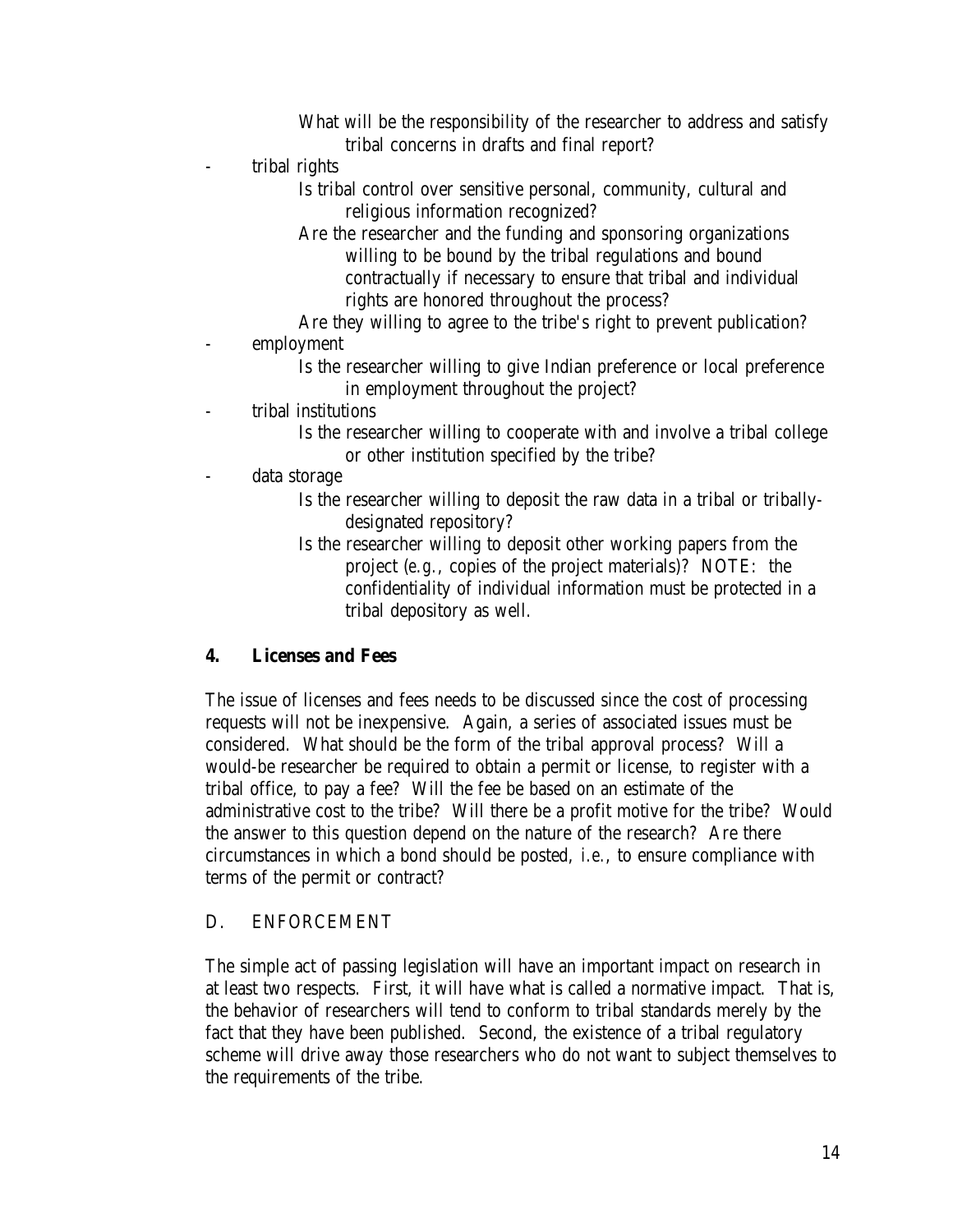A tribe with regulations that are too strict, fees that are too high, unreasonable employment requirements, or unreasonable claims to control over data or results, risks driving away good research along with the bad and may lose the opportunity to benefit from research. A tribe may want to build into the legislation a clear statement that research is not necessarily unwelcome, unless it is, and that researchers are encouraged to enter into discussions with the tribe.

Despite the effects of the very existence of the legislative scheme, enforcement provisions are necessary in the event a researcher fails to comply with the tribal legislation. In deciding on enforcement mechanisms, the drafters should consider the various phases in the total regulatory process and determine which enforcement mechanisms will be most effective at each stage. As with any government, tribal governments should not adopt approaches to enforcement which will be difficult to accomplish, which will create divisiveness and dissension on and off the reservation, and which will hold the government up to ridicule.

In the **pre-application, application, and initial decision stage** and at the most general level, the code should define research, declare that the code applies to the defined activities, establish the actions that should be taken by all who would undertake such activities within the prescribed jurisdiction of the tribal government, and describe the consequences of violation, that is, the enforcement mechanism or the sanctions to be applied to anyone who would undertake research activities in violation of the code. The code will probably require a tribal license or permit, and prescribe as a civil matter that anyone conducting research on the reservation without a tribal permit would be subject to a civil fine or be excluded from the reservation or both, and the research data confiscated.

The IRB process provides an excellent framework for the definition of the rights of human subjects and the power of governments to enforce these rights. Governments in recent years have also made great strides in defining and protecting interests in intellectual property, which is a close analogy to tribe's interest in protecting cultural and religious information.

The United States and many other countries have important principles protecting intellectual freedom and the right of free inquiry. Broad government regulations which enable governments to suppress intellectual activity after the fact, if, for example, officials don't like its content, would be difficult for many people to support. Tribal regulations focused on procedures, that is, how the research is conducted, will be least controversial. If a researcher refuses to agree to tribal procedural requirements, permission to work on the reservation can be denied. If a researcher agrees to the procedural requirements and then fails to comply during the period when he/she is working on the reservation, the regulations may provide that the tribe can:

- cancel the license or permit;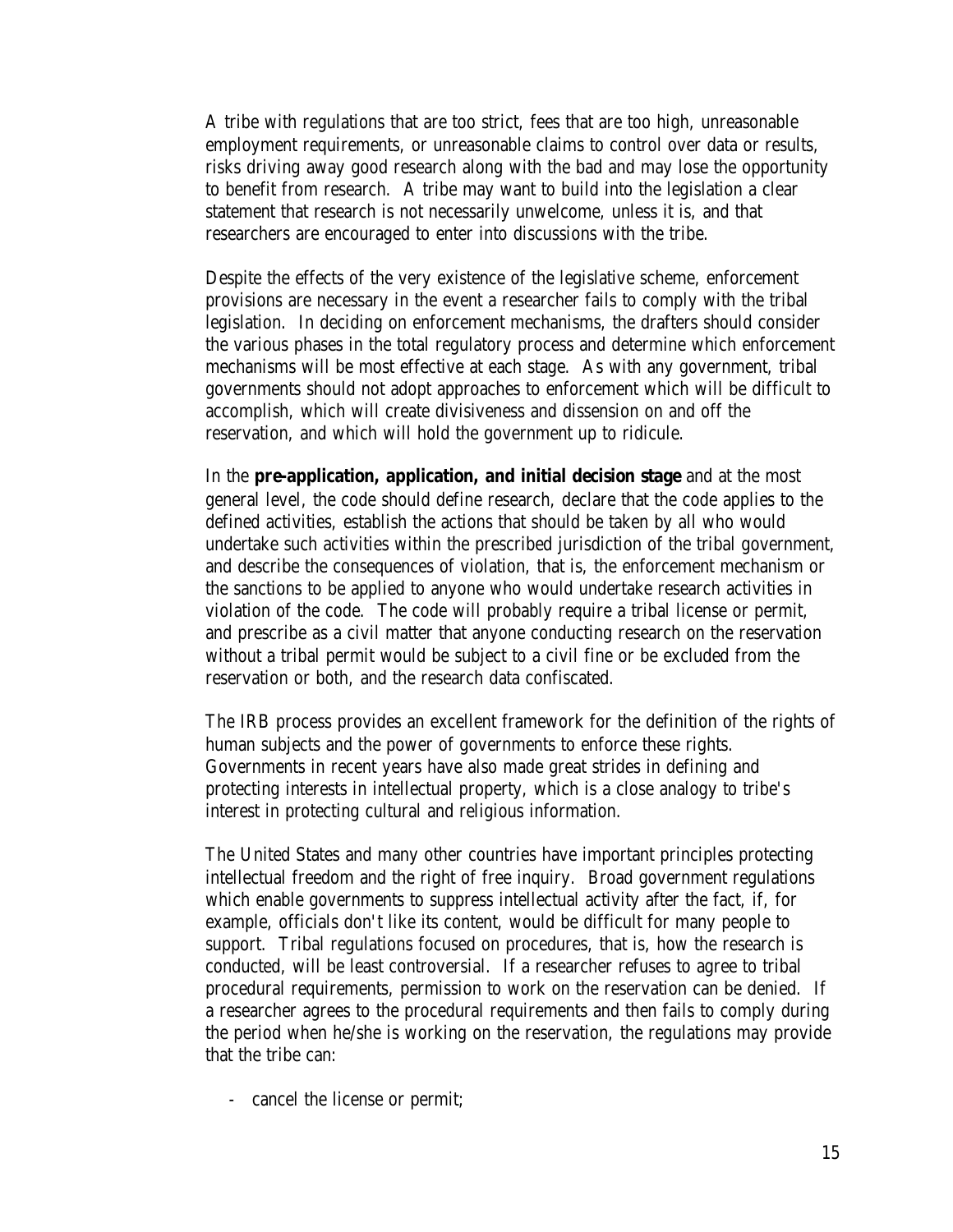- stop work on the project;
- expel the researcher from the reservation permanently or for a defined period;
- fine the researcher;
- require the researcher to forfeit a required bond;
- notify (or file a formal complaint with) the researcher's sponsoring institution, funding agency, IRB, professional association and peer researchers.

As in any community, policies may change with the change of government on an Indian reservation. For the sake of stability and reputation of the tribe, it may be advisable for the tribe to include some sort of protection for the researcher in the event that a subsequent administration seeks to cancel the research even though the researcher has complied with all provisions of his/her original license to conduct research. Sufficient protection may be provided if sanctions must be enforced in tribal court, where due process of law should ensure fair treatment of the researcher from political interference. But the tribe may also want to include a contractual provision protecting the researcher who in good faith has complied with all requirements.

When the project has reached the **post-research** stage and after the on-reservation research has been completed, researchers commonly return to their offices or universities to analyze the data and write their conclusions and, if appropriate, recommendations. At this stage, tribal enforcement is most difficult because the researcher is outside the territorial jurisdiction of the tribe. A tribal government order, such as an enforcement order in tribal court to seize documents or prevent publication, would have to be enforced through an off-reservation court, probably a state court where the researcher is located. Enforcement of tribal court orders by state courts is increasing slowly and should increase even more so in the future. But in any situation where a court is being asked to enforce the orders or actions of another jurisdiction, it is most comfortable enforcing those actions that are familiar and more or less consistent with those of the enforcing court. On the other hand, if the order being enforced involves policy issues that are unfamiliar, unusual, controversial or inconsistent with the public policy of the enforcing jurisdiction, the court may decline to enforce the order.

Where a tribal government is asking a state (or federal) court to enforce a tribal court order seizing data or preventing publication, the tribe must take great pains to convince the court that its order should be given effect, especially in light of the strongly-expressed public policy in federal and state governments in favor of publication.

The federal Central Intelligence Agency has long had the practice of requiring its employees to sign a contract agreeing that any publications they write during or after their employment with the Agency will be reviewed by the Agency and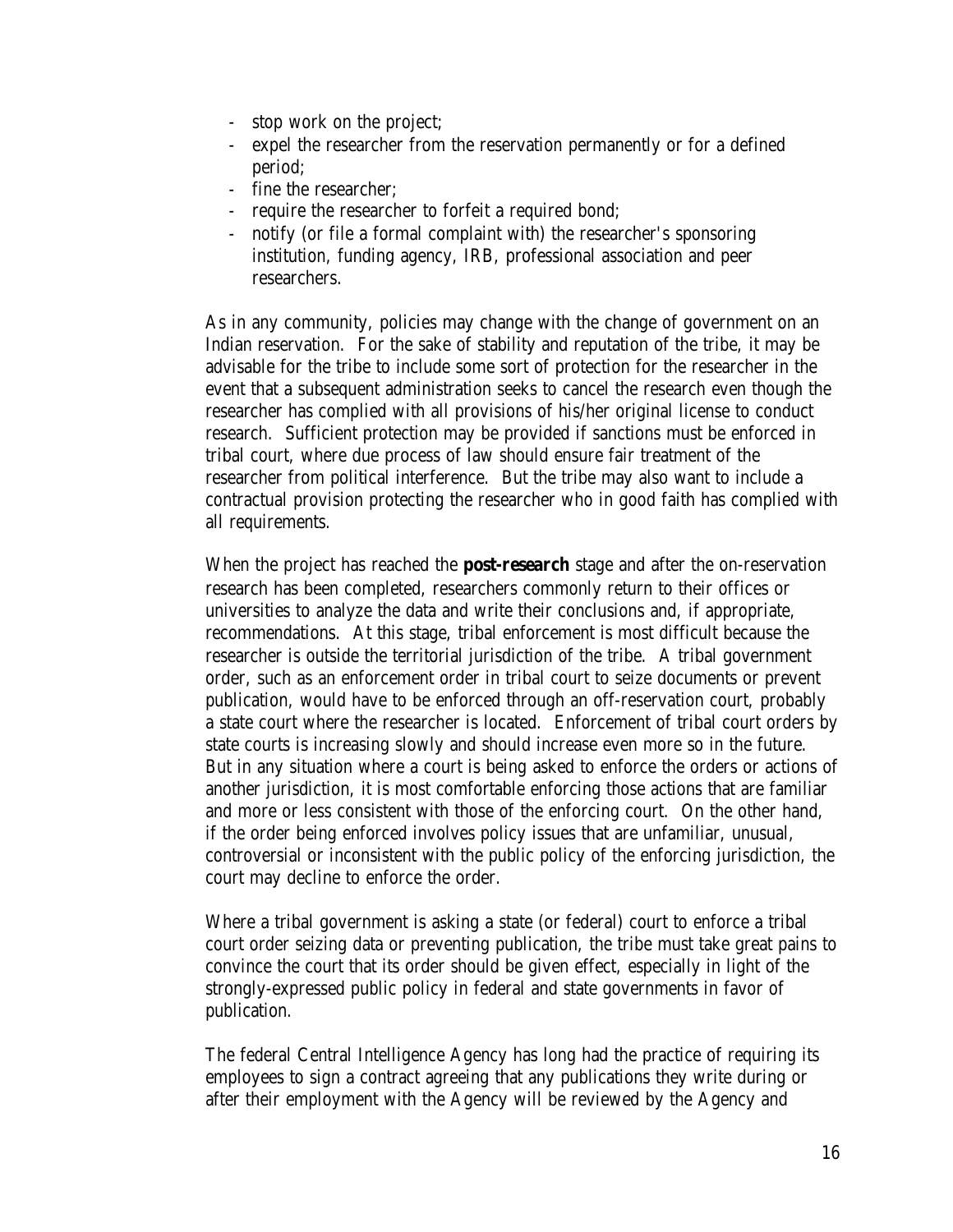amended as required or, if necessary, permission to publish will be withheld if the Agency insists. Although this contract has been upheld and enforced by federal courts, it can be expected that non-Indian courts will be more sympathetic with the national security interests of the United States, however broadly defined, than with the interests of an Indian tribe.

Nevertheless, as part of the application and approval stage, tribal regulations may require in some cases that researchers sign a contract agreeing to certain tribal rights and prerogatives which will protect tribal interests at stages of the process where the researcher is not within the physical jurisdiction or control of the tribal government. The tribe might also want to consider having the contract joined by the researcher's sponsoring organization (the university for which she/he works, for example) and the funding source. Such a contract will make it clear in the course of subsequent enforcement proceedings that all concerned knew and agreed in advance as to the scope of tribal and individual rights that were to be protected.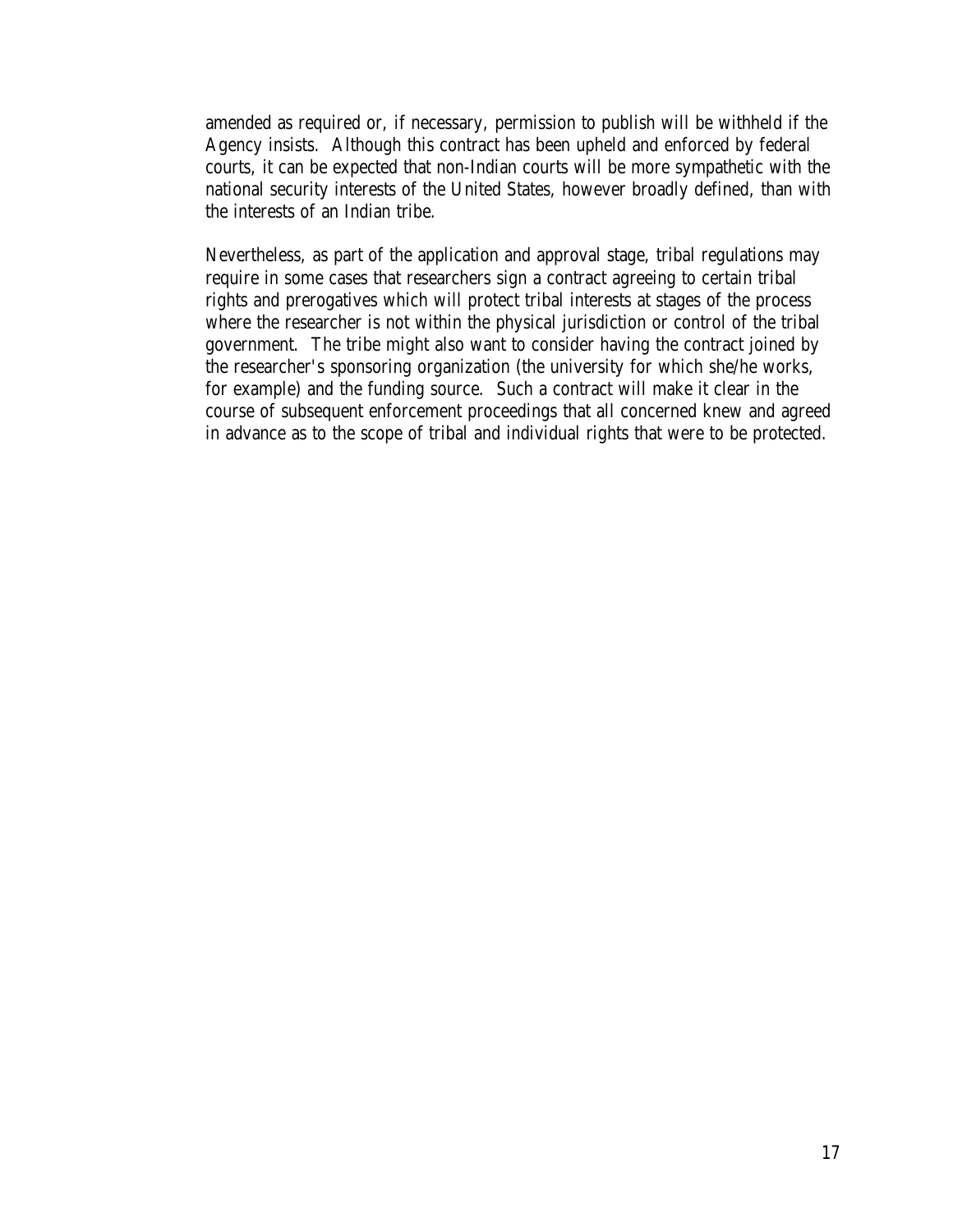## **VII. THE MODEL TRIBAL RESEARCH CODE**

#### 001. TITLE.

This code shall be known and cited as the "Tribal Research Code".

002. LEGISLATIVE FINDINGS AND POLICY.

The Tribal Council recognizes the value of medical, social and physical science research to the \_\_\_\_\_\_\_\_\_\_\_\_\_\_\_\_\_\_\_\_\_\_\_\_\_\_\_Tribe, to the Indian people, and to society generally. The \_\_\_\_\_\_\_\_\_\_\_\_\_\_\_\_ Tribal Council, accepting the Tribe's responsibility to bear a fair share of the burdens and risks of research along with other communities, must also act to protect the safety and well-being of the individuals subject to the Tribe's jurisdiction. The Tribe also has a fundamental policy to protect and preserve the culture of the \_\_\_\_\_\_\_\_\_\_ Tribe and to ensure that activities permitted on the \_\_\_\_\_\_\_\_\_\_ Reservation are conducted in a way that does no harm to the culture of the Tribe. The Tribe. \_\_\_\_\_\_\_\_\_\_\_\_\_\_\_\_\_\_ Tribal Council has found that research has been conducted in ways that do not respect the safety and human dignity of human subjects and that do not recognize the legitimate interests of the \_\_\_\_\_\_\_\_\_\_\_\_\_\_\_\_\_\_\_ Tribe in the integrity and preservation of its culture and religion.

003. PURPOSE.

The purpose of this code is to define tribal research policies, and to establish a means by which tribal research policies will be administered by the tribe and to provide for procedures by which the \_\_\_\_\_\_\_\_\_\_\_\_\_\_\_ Tribe will grant permission to researchers to conduct research on the \_\_\_\_\_\_\_\_\_\_\_\_\_\_\_\_\_\_\_\_\_ Reservation. The Code provides:

- A. An application and permitting procedure with which applicant researchers must comply in order to obtain permission to conduct research of any kind on the exervation:
- B. Standards of conduct designed to protect individuals, communities and the tribe itself from improper research procedures;
- C. Provisions to protect the rights of individuals and the Tribe in data;
- D. Provisions to ensure appropriate Tribal and community participation in the design and evaluation of research, and appropriate local opportunities in employment in all research projects permitted on the \_\_\_\_\_\_\_\_\_\_\_\_\_\_\_\_\_ Reservation.

004. SCOPE AND NATURE OF CODE.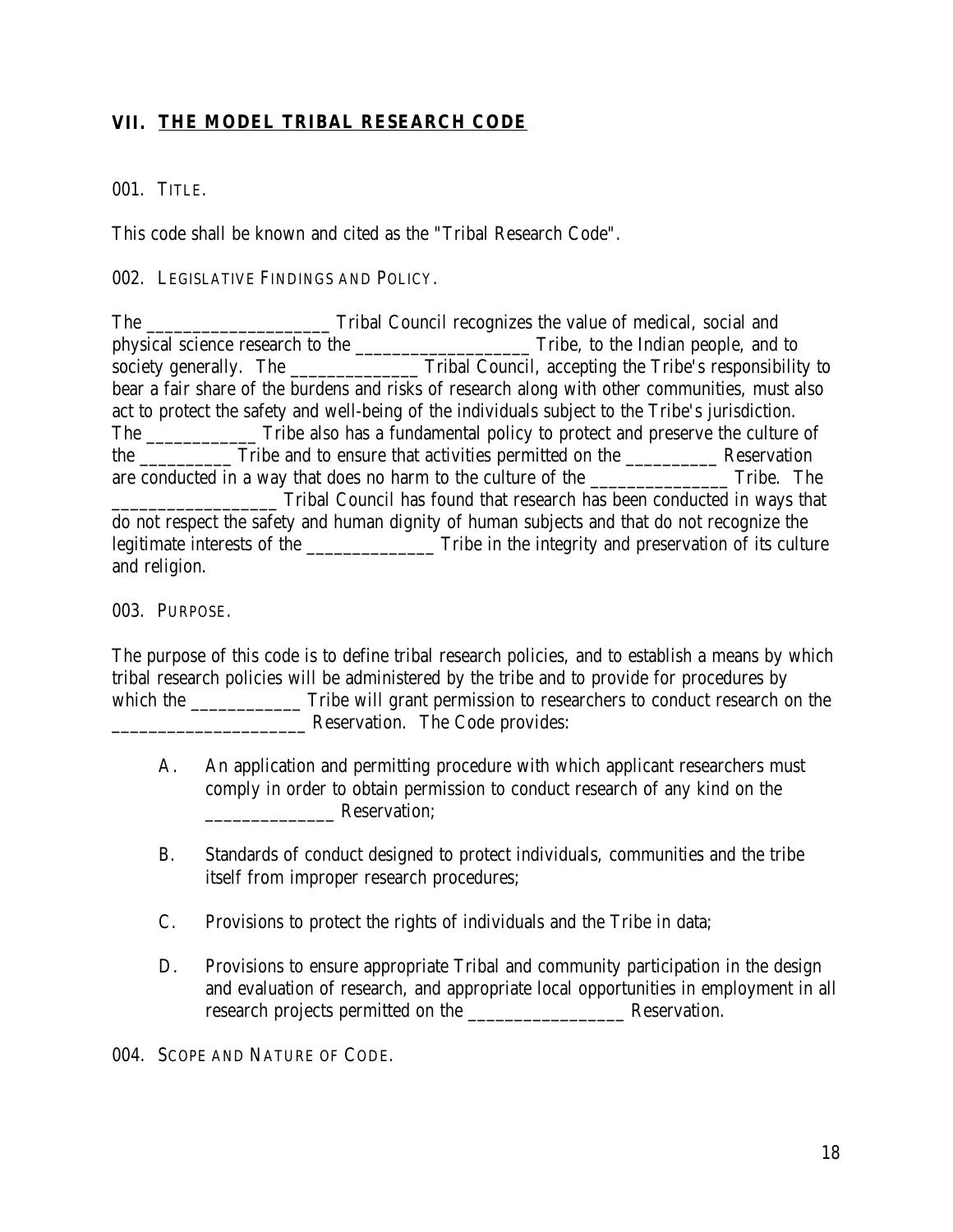- A. This code is civil in nature and hereby amends all existing tribal legislation inconsistent with it.
- B. This code shall apply within the exterior boundaries of the Reservation. It shall also be enforceable outside the boundaries of the Reservation as applicable law permits with respect to research conducted on the \_\_\_\_\_\_\_\_\_\_\_\_\_\_\_ Reservation or research using materials as to which the tribe has a claim of ownership.
- C. This code shall apply to all persons subject to the civil jurisdiction of the \_\_\_\_\_\_\_\_\_\_\_\_\_\_\_\_\_ Tribe, including members and non-members, Indians and non-Indians and other corporate and institutional persons who or which might undertake to conduct research on the \_\_\_\_\_\_\_\_\_\_\_\_\_\_\_ Reservation.
- D. This code is adopted pursuant to the Constitution and Bylaws of the \_\_\_\_\_\_\_\_\_\_\_\_\_\_\_\_ Tribe, in the exercise of Article \_\_. Powers. Specifically, this code asserts the Tribe's power to provide for the welfare and safety of the Tribe (Article \_\_, Section/Clause \_\_), the Tribe's power to tax and regulate business conducted on the Reservation (Article \_\_, Section/Clause \_\_), and the Tribe's power to exclude non-members from the Reservation (Article \_\_, Section/Clause \_\_).
- E. This code shall apply to all research (as defined elsewhere in this code) conducted on the \_\_\_\_\_\_\_\_\_\_\_\_\_\_\_\_\_\_\_\_ Reservation, whether involving human subjects or not, and all research regarding materials wherever located as to which the \_\_\_\_\_\_\_\_\_\_\_\_\_\_ Tribe has a claim of intellectual, cultural or other ownership, legal or equitable.

#### 005. DEFINITIONS.

- A. RESEARCH is the use of systematic methods to gather and analyze information for the purpose of proving or disproving a hypothesis, evaluating concepts or practices or otherwise adding to knowledge and insight in a particular discipline or field of knowledge or to demonstrate or investigate theories, techniques or practices. For the purpose of this code, research includes:
	- 1) Basic and clinical research;
	- 2) Behavioral studies;
	- 3) Anthropological and archaeological studies;
	- 4) Feasibility and other studies designed to evaluate or test programmatic techniques or to develop basic data in all phases of public administration.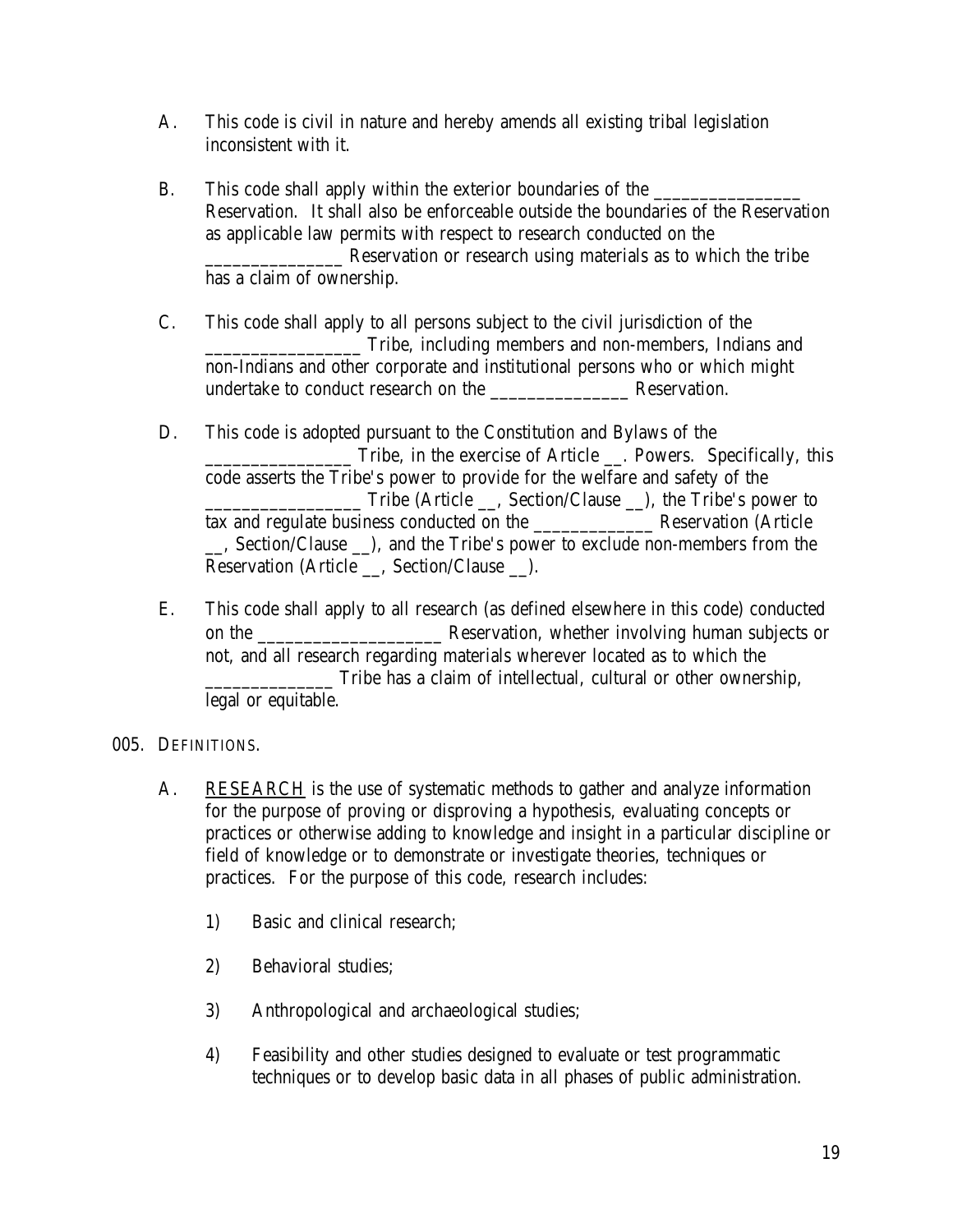*[Commentary - In this section, the tribe should define any other terms whose meaning might not be obvious to the community, to individual tribal members, or to researchers.]* 

006. UNLAWFUL ACTS.

It shall be unlawful for any person to conduct research on the \_\_\_\_\_\_\_\_\_\_\_\_\_\_\_\_\_ Reservation (whether involving human subjects or not) or with respect to materials wherever located as to which the Tribe has a legal or equitable claim of intellectual or cultural ownership unless the researcher has obtained a permit as specified in this code. Failure to obtain a permit or to abide by its terms shall result in the penalties and sanctions specified in this code.

007. ADMINISTRATION.

The \_\_\_\_\_\_\_\_\_\_\_\_\_\_\_\_\_\_\_\_\_\_\_ Department of the \_\_\_\_\_\_\_\_\_\_\_\_\_\_\_\_\_\_ Tribe is hereby designated as the administrator of the Tribal Research Code.

#### OR

{The \_\_\_\_\_\_\_\_\_\_\_\_\_\_ Committee of the \_\_\_\_\_\_\_\_\_\_\_\_\_\_\_\_\_ Tribal Council is hereby designated as the decisionmaking body under the Tribal Research Code. The Committee shall perform its functions with staff and administrative support from the \_\_\_\_\_\_\_\_\_\_\_\_\_\_ Department of the \_\_\_\_\_\_\_\_\_\_\_\_\_\_ Tribe.}

#### OR

{There is hereby established a Tribal Research Review Committee to approve research submitted pursuant to this code. The Committee shall be composed of \*\*\*\*\*\*\*\*\*\*\*\*\*\* MEMBERS BY ORGANIZATION, OFFICE, ETC. \*\*\*\*\*\*\*\*\*\*\*\*\*\*\*\*. The Committee shall receive staff support from the \_\_\_\_\_\_\_\_\_\_\_\_\_\_\_\_\_\_\_ Department of the \_\_\_\_\_\_\_\_\_\_\_\_\_\_ Tribe.}

008. INFORMATION TO BE PROVIDED.

The code administrator shall prepare the appropriate application forms and shall develop a review process which adequately implements the intent of this code and which provides fundamental fairness to each applicant for a permit. At a minimum, the following information shall be provided by an applicant researcher in support of an application for a permit.

A. Description of the nature of the research being proposed, including the goals and objectives and the type of information that will be sought from individuals or other participation involving individuals (including the donation of samples), the type of information concerning the culture, religion and customs and practices of the Tribe, either historical or contemporary.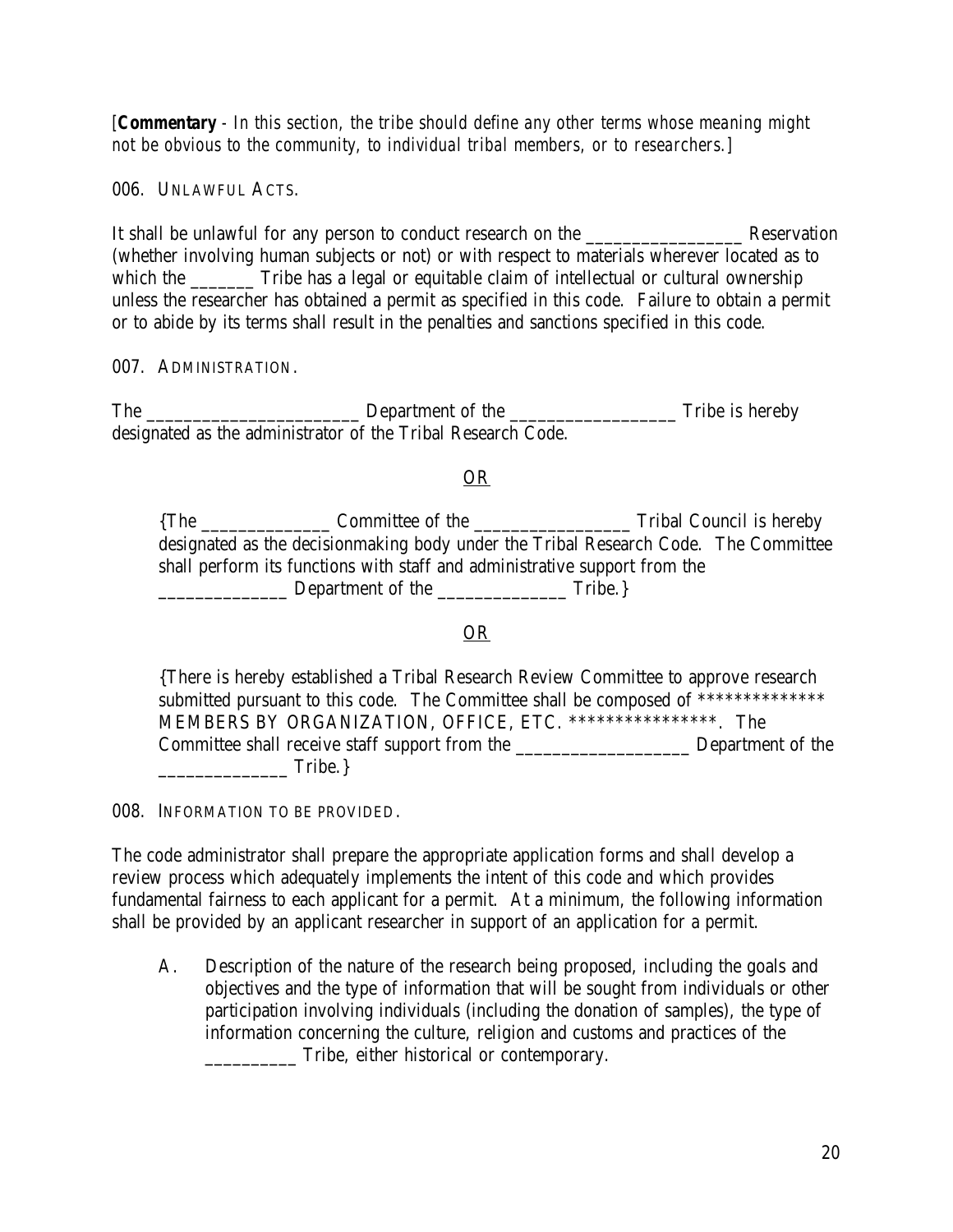- B. Description of other related research and justification why the research should be done on this reservation at this time.
- C. Expected benefits of the proposed research, including immediate and long range benefits to: the science or discipline represented in the research; the sum total of human and scientific knowledge; human subjects or participants; the \_\_\_\_\_\_\_\_\_\_\_\_\_\_\_\_\_\_\_ Tribe; the Indian people generally; and society generally.
- D. Risks associated with or inherent in the research, including risks to the physical or psychological well-being of individual human subjects or participants and risks of deleterious impact on the cultural, social, economic or political well-being of the community. The assessment of risk will also address the steps that are being taken to minimize the risks and the ameliorative and curative steps that will be taken in the event the research causes actual harm to participants or others.
- E. Assurances of confidentiality of data as appropriately applied to individuals and, where necessary, to families, communities and the tribe itself. The applicant shall: provide assurances of confidentiality for the life of the project; indicate how confidentiality will be protected after the project and for how long; indicate where raw data and other materials will be deposited and stored at the completion of the project; and indicate the circumstances in which confidentiality may be breached by legal or contractual obligations of the researcher.
- F. Who will own the data from the research? What control will the individual research participants have over the use of their own data? What control will the tribe have over the current and future use of the data, and how will the control be exercised? What control will the tribe have over publication and other dissemination of results?
- G. Who will own specimens -- human biological material -- from the research? What control will the individual research participants have over the use of their own specimens? What control will the tribe have over the current and future use of the human biological material, and how will the control be exercised?
- H. Opportunities for the tribe, individual subject communities and individuals to have the research project fully explained to them and opportunity to comment on the research; opportunities for the tribe, communities, and individuals, as appropriate, to receive periodic reports on the progress of the research and to comment on periodic and draft final reports, the burden under this code being on the researcher to show that tribal, community, or individual input would be inappropriate.
- I. Provisions for Indian and local preference in employment in all phases of the project, including both on and off-reservation phases. The priorities in Indian preference shall be: 1) tribal members; 2) Indians generally; 3) local residents.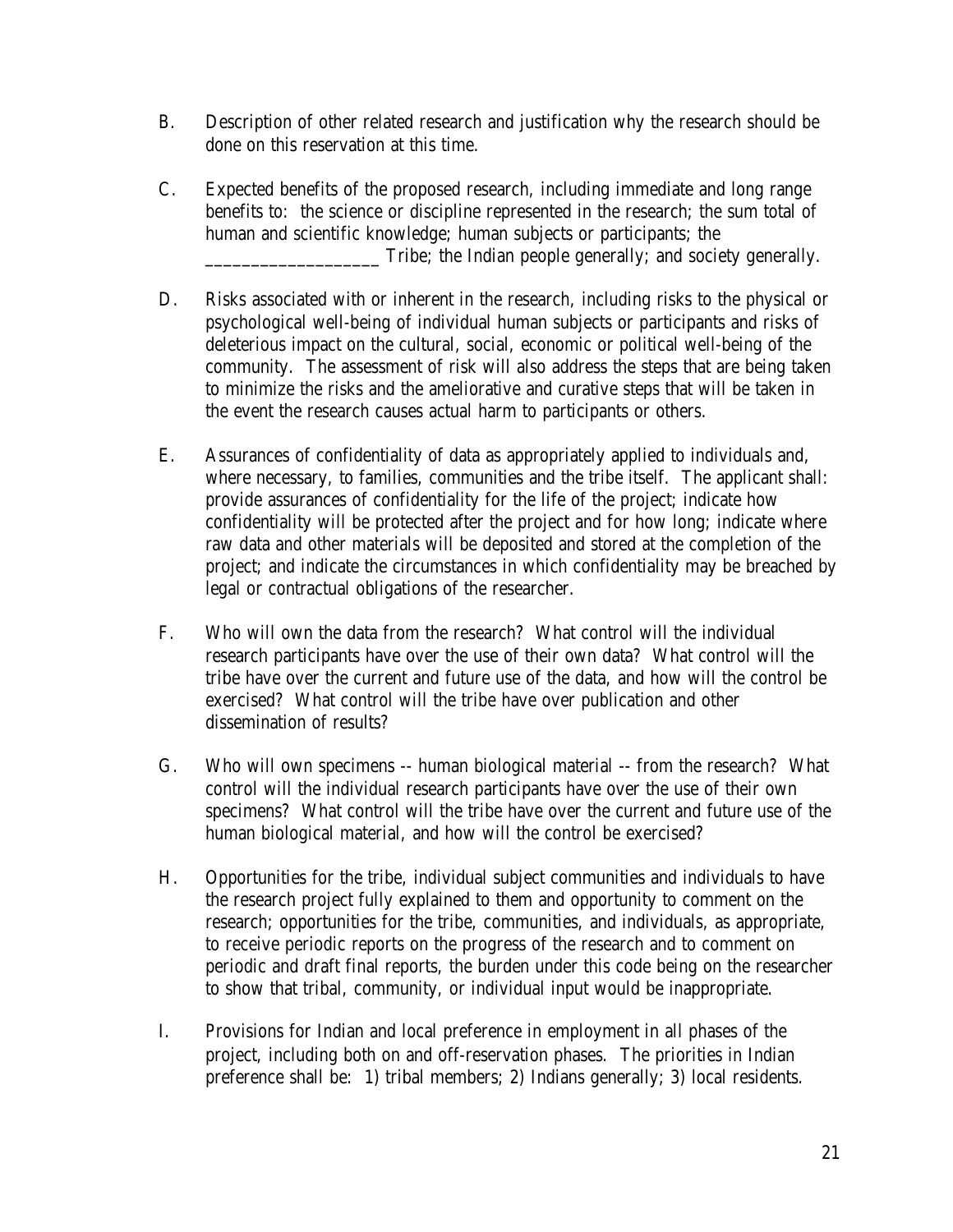J. Willingness of the researcher to involve the tribal community college in the research and specific steps that will be taken, including using the tribal college library as a depository for data (with specific safeguards to preserve confidentiality).

#### 009. ENFORCEMENT.

This code shall be enforced in the following manner.

- A. No research shall be done on the **Reservation or otherwise subject** to this code unless the researcher has first received a permit from the tribe according to the procedures specified herein. Any violation of this provision shall be subject to the sanctions provided in this section. Where circumstances indicate, particularly where off-reservation enforcement of tribal rights and interests may be of special importance, the researcher, his/her sponsoring institution, her/his funding source, may be required to sign a contract with the Tribe specifying contractual tribal rights in data or materials or with respect to ultimate publication. When such a contract is required, applicant researchers will have the burden to show that it is not necessary or that alternate acceptable mechanisms exist and are adequate for tribal purposes.
- B. Any researcher conducting research on the \_\_\_\_\_\_\_\_\_ Reservation without a permit or otherwise in violation of this code shall be subject to permanent expulsion from the \_\_\_\_\_\_\_\_\_\_\_\_\_\_\_\_ Reservation or expulsion for a term as determined by the Tribal Court of the \_\_\_\_\_\_\_\_\_\_\_\_\_\_ Tribe in accordance with the \_\_\_\_\_\_\_\_\_\_\_ Tribe's general exclusion ordinance [citation to ordinance].
- C. Whenever it appears that a person has violated, or is violating, or is threatening to violate any provision of this act, the (administrator) (prosecutor) (attorney general) or (an aggrieved person) may file a civil suit in tribal court to enforce this act.
- D. In any action brought for violation of this act, the court may grant injunctive relief, including a temporary restraining order, temporary injunction, and permanent injunction, to restrain the person from continuing the violation or threat of violation. The court may order restitution, civil penalties not to exceed \$ \_\_\_\_\_\_\_\_\_\_\_\_\_, and such other relief that may be necessary to redress any injury suffered by any person, family, organization, or community resulting from the violation. (The prevailing party in such a legal action shall be awarded court costs.)

*[Commentary - The Tribal rules of civil procedure should include provisions setting out the procedure for deciding petitions of injunctions, including restraining orders, temporary injunctions, and permanent injunctions. Provisions also should set out how the court is to proceed if the petitionary party seeks the court's temporary order and does not wish to give*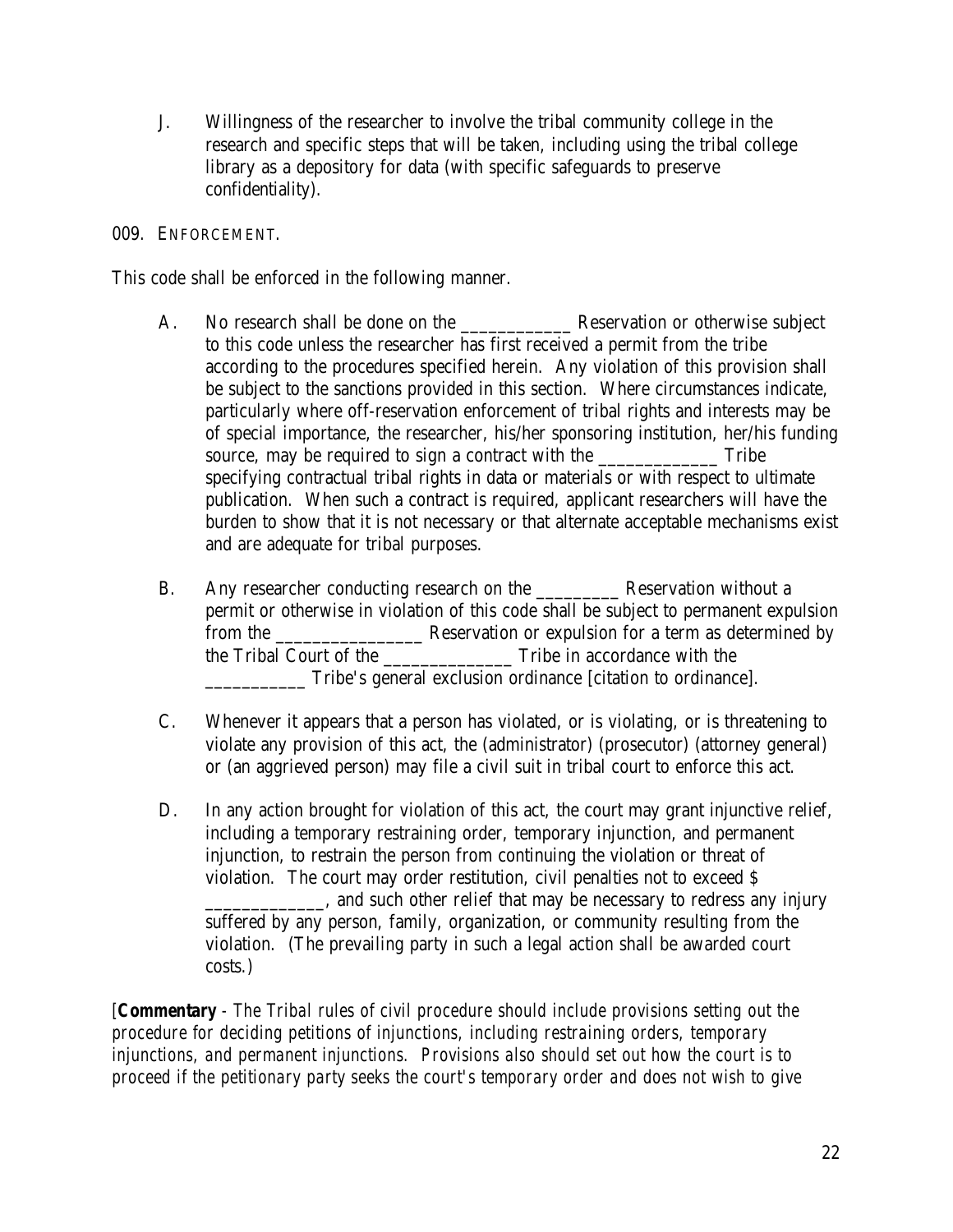*notice of the petition to the defending party until the property is seized and safeguarded. For example, the following or similar language may be used in a court rule:* 

*(No writ may be issued directing the immediate seizure, sequestration, or attachment of personal property, ... without written or oral notice to the adverse party or the party's attorney unless:* 

- *(1) it clearly appears from specific facts shown by affidavit or verified petition that immediate and irreparable injury, loss, or damage will result to the tribe or applicant before the adverse party or the party's attorney can be heard in opposition; and*
- *(2) the applicant's attorney certifies to the court in writing the efforts, if any, which have been made to give notice and the reasons supporting his claim that notice should not be required. Further, no order allowing seizure will be issued unless security, in an amount and form satisfactory to the court, is given for the payment of such costs and damages that may be suffered by the adverse party; provided, however, that for good cause shown and stated in the (petition), the court may waive security unless it is required by law.)]*

#### 010. NOTICE TO OTHER PERSONS OR INSTITUTIONS.

If a petition is filed pursuant to this act, notice shall be given to the research project's sponsoring organization and/or funding source. If a judgment is entered against the persons conducting the research project subject to this act, notice of the judgment shall be given to the project's sponsoring organization and/or funding source as well as to the professional organization or licensing agency of the person conducting the research.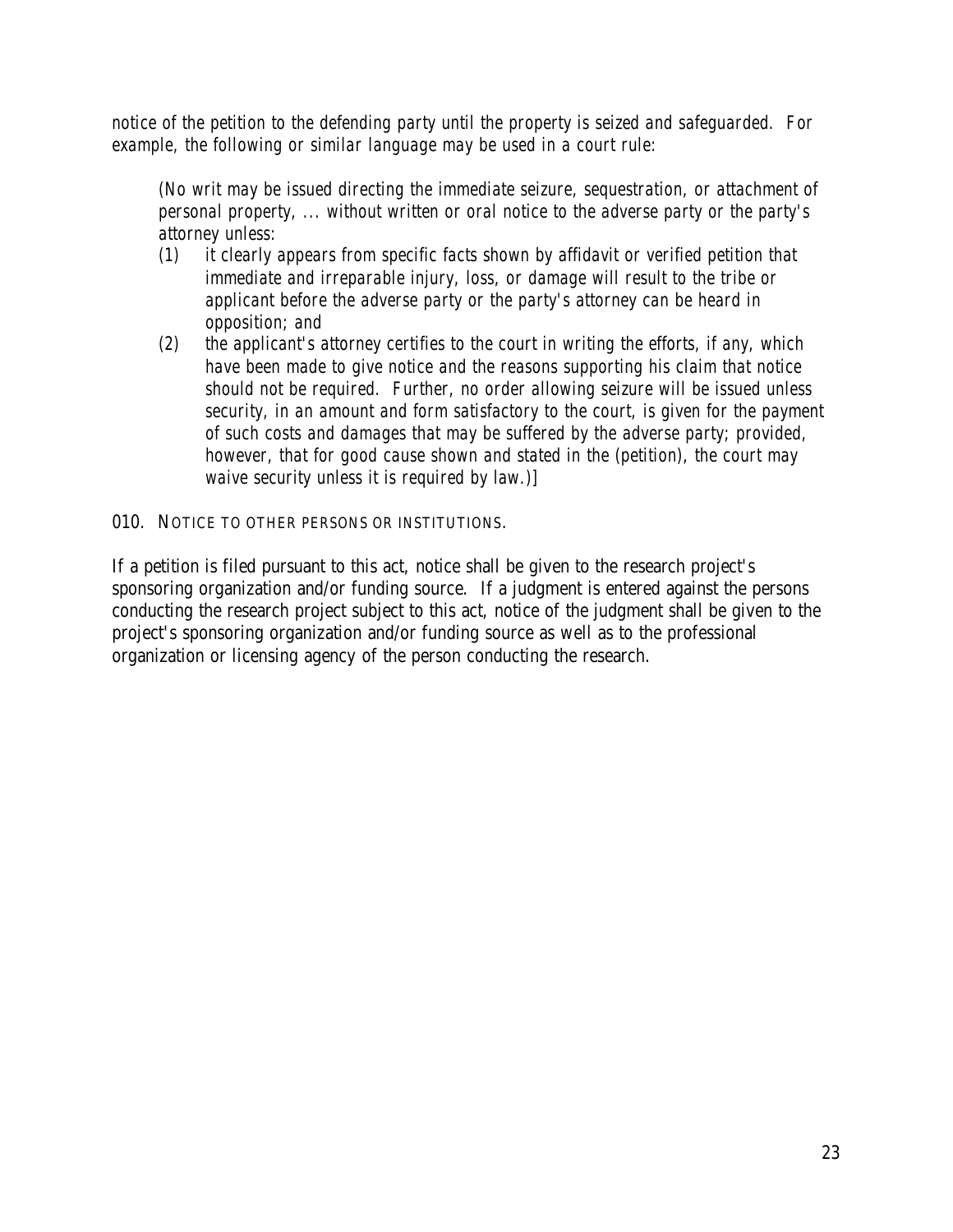## **CHECKLIST FOR INDIAN HEALTH BOARDS**

#### **SUPPORT OR APPROVAL OF RESEARCH PROPOSALS**

The governmental power to regulate activities on Indian reservations lies primarily in the tribal governments, secondarily in the federal government. Many tribes have Indian Health Boards, but few if any of these boards have been formally chartered as public agencies (similar to Housing Authorities, for example) and delegated governmental power. By common understanding, they have often been understood as speaking for the tribe on health-related matters and they often serve as the principal channel of consultation between the Indian Health Service and the tribe. Thus the approval or support of Indian Health Boards (IHS) for proposed research projects is often sought by researchers, both within and outside IHS, as a means of demonstrating community support to funding agencies and strengthening a research proposal when Institutional Review Board (IRB) approval is sought.

This Checklist is adapted from the MODEL TRIBAL RESEARCH CODE, developed by the American Indian Law Center, Inc. Health Boards are often concerned about the impact of their approval or support of proposed research, particularly where the tribal council has not provided standards or guidelines by which the Health Boards can act. This concern is increased in the case of a multi-tribe Health Board where the interests of several or sometimes many tribes must be balanced. The checklist provides a set of questions that may be asked of the research proponents by the Health Board and a set of considerations which the Health Board may want to address during its deliberations.

We recommend that the MODEL TRIBAL RESEARCH CODE and attached materials be studied by the Health Board, so that a more detailed checklist can be developed which meets the needs of the tribes to be served.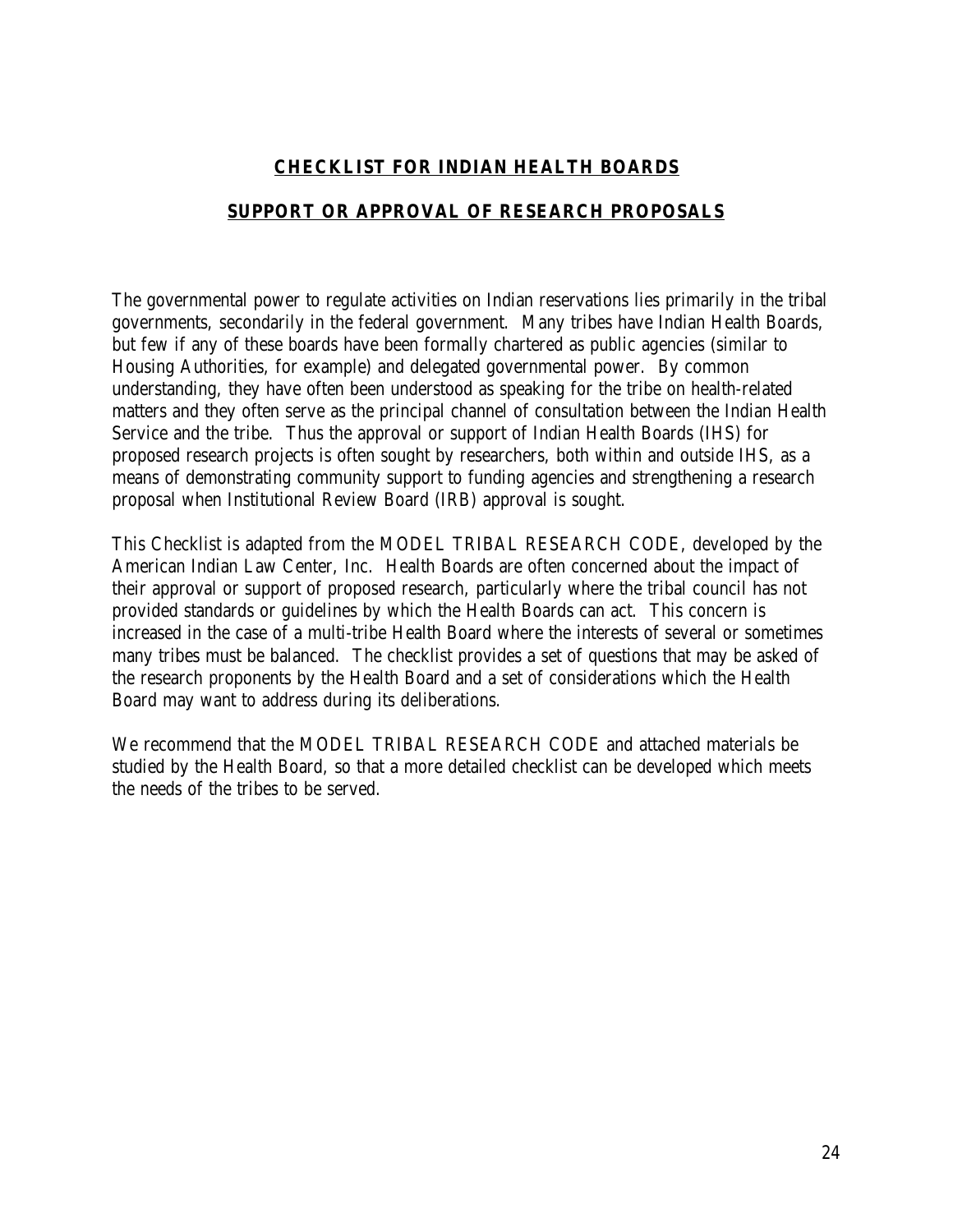#### **CHECKLIST**

- What is the nature of the research (medical, social science, psychological, etc.)?
- \_\_\_\_ What are the goals and objectives of the research?
	- \_\_\_\_ What do they want to prove or disprove?
	- \_\_\_\_ Is it or can it be stated in terms that are understandable?
- \_\_\_\_ What specific kind of information are they seeking?
- \_\_\_\_ How will the information be obtained (interviews, access to individual records, blood or tissue samples, periodic tests while the research subjects are in the process of taking medication or in the course of some other process - exercise, etc.)?
- What are the expected benefits of the research:
	- \_\_\_\_ To the tribe and the local community?
	- \_\_\_\_ To the individual research subjects?
	- \_\_\_\_ To society as a whole (including the totality of knowledge and understanding)?
- What are the risks associated with the research:
	- \_\_\_\_ To the tribe and community (including the possible impact on cultural and community integrity)?
	- \_\_\_\_ To the individual human subjects?
	- \_\_\_\_ To society as a whole?
- What steps will be taken to minimize the risks?
	- \_\_\_\_ Are human subjects fully informed of the risks?
	- \_\_\_\_ Are human subjects fully informed of their rights in case of harmful effects of the research; their right to treatment, compensation, etc.?
- \_\_\_\_ What steps will be taken in case something goes wrong with the research?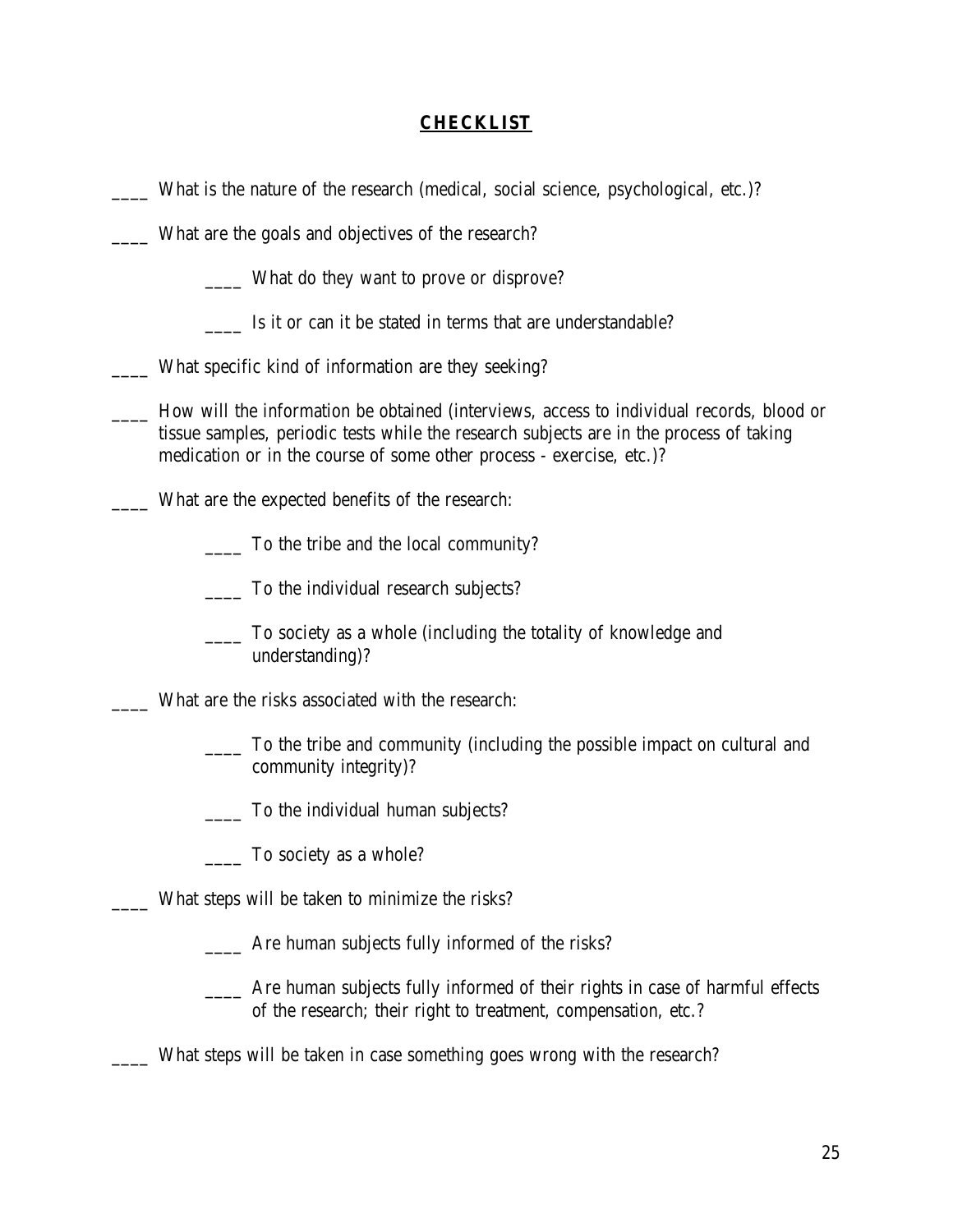- Who is liable in case something goes wrong with the research that is harmful to the research subjects or others, including families and the community?
	- Are the funding and sponsoring agencies liable along with the individual researcher?
	- What are the assurances regarding the confidentiality of data?
		- Regarding individual subjects:
			- Subsequent use of data by other researchers?
			- Conditions under which individual data might be released (court order, etc.)?
			- Range of protections (*e.g.*, at which stage of the research will names of individuals be separated from data; will there be research involving individual data after that stage, which will be anonymous)?
			- \_\_\_\_ What are the assurances of enforcement of these promises of confidentiality?

\_\_\_\_ Regarding the tribe or community:

- \_\_\_\_ Will the tribe or community be identified in the research report?
- \_\_\_\_ Are there areas of possible research which might, because of their cultural sensitivity, require special consideration or permission by the tribe?
	- Are there research techniques that might create special problems with the tribe or community because of cultural considerations?

\_\_\_\_ Ownership and control of data from the research:

- \_\_\_\_ How will the tribe's interest in its cultural and community heritage for its future generations be protected?
- \_\_\_\_ Ownership and control of human biological material from the research:
	- How will the tribe's interest in its cultural and community heritage for its future generations be protected?

Tribal Participation: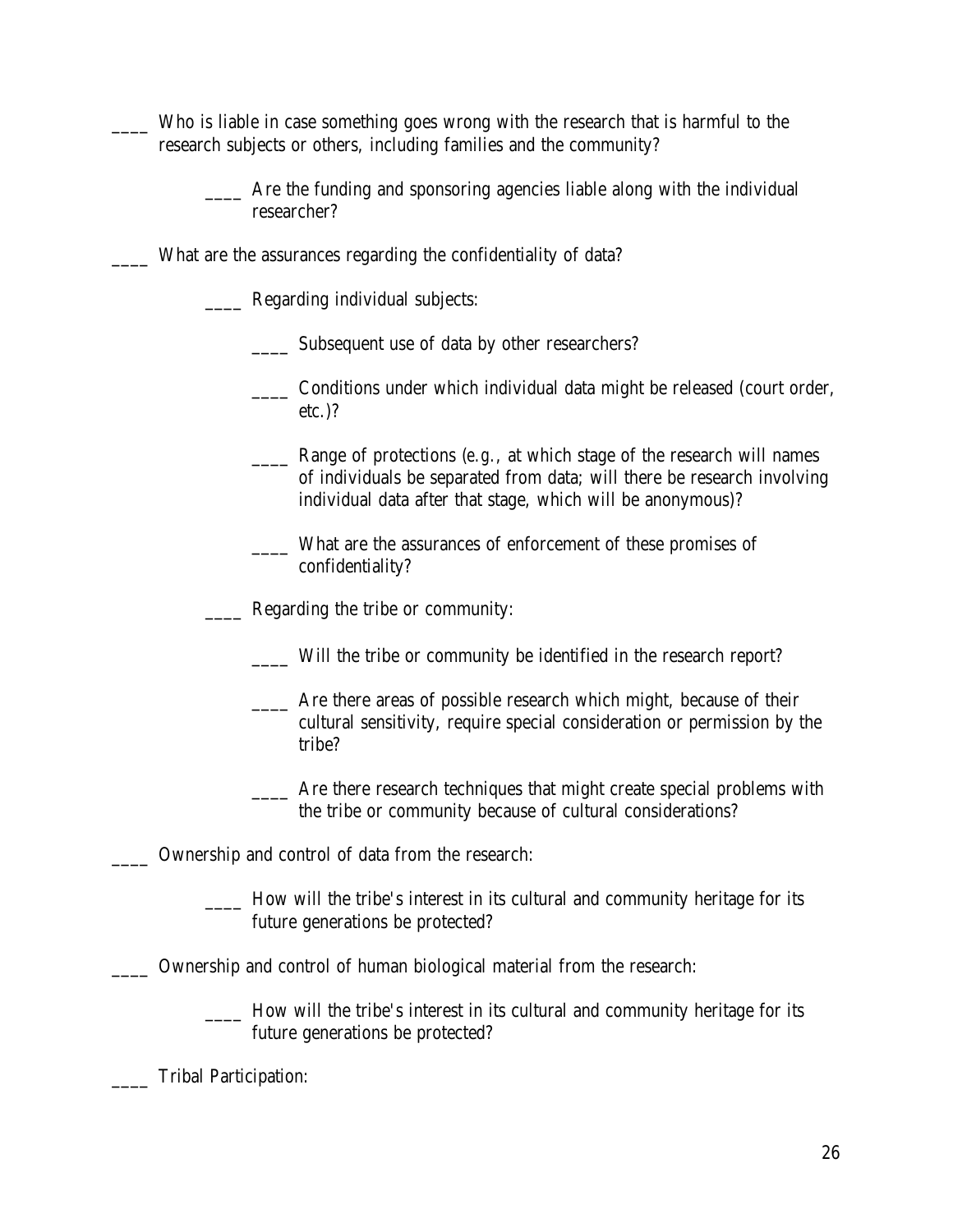- Has the tribe or community had the opportunity to review and comment on the research proposal prior to its being presented to the Health Board?
- Will the Health Board, the tribe, or the community have the opportunity to review and comment on preliminary results and draft reports of the research?
- Will the researcher agree to attempt to satisfy tribal, Health Board, and community concerns in final drafts and the final report?
- Where does the proposed research fall along the following spectrum?
	- (1) "Safari" or helicopter research, in which the researcher drops into the community, gathers the data, then leaves with the data for good;
	- (2) "Show and Tell" research, in which the researcher comes back to report the research results to the community;
	- (3) The tribe and the researcher agree that in exchange for the tribe's approval of and consent to research in the community (in addition to the essential consent of individual research subjects), certain additional services or benefits will be accorded to the tribe or community by the researcher;
	- (4) As part of the project, the research increases the capacity of the tribe or individuals, *i.e.*, improves the capabilities of the tribe to deliver services or do its own research, trains individuals to work in research projects or conduct their own research;
	- (5) The researcher and the tribe are partners in the design, execution, analysis and reporting of the research; with its own capacity the tribe contributes resources and ideas that contribute significantly to the research.
	- (6) The tribe determines its research priorities, and initiates the research. It calls in researchers as needed to be partners or consultants in the design, execution, analysis, and reporting of the research.

#### Tribal Rights:

- **IS IS IS 1.5** Is tribal control over sensitive personal, community, cultural and religious information recognized?
- Are the research, sponsoring and funding organizations willing to be bound contractually to ensure the protection of tribal and individual rights and interests?